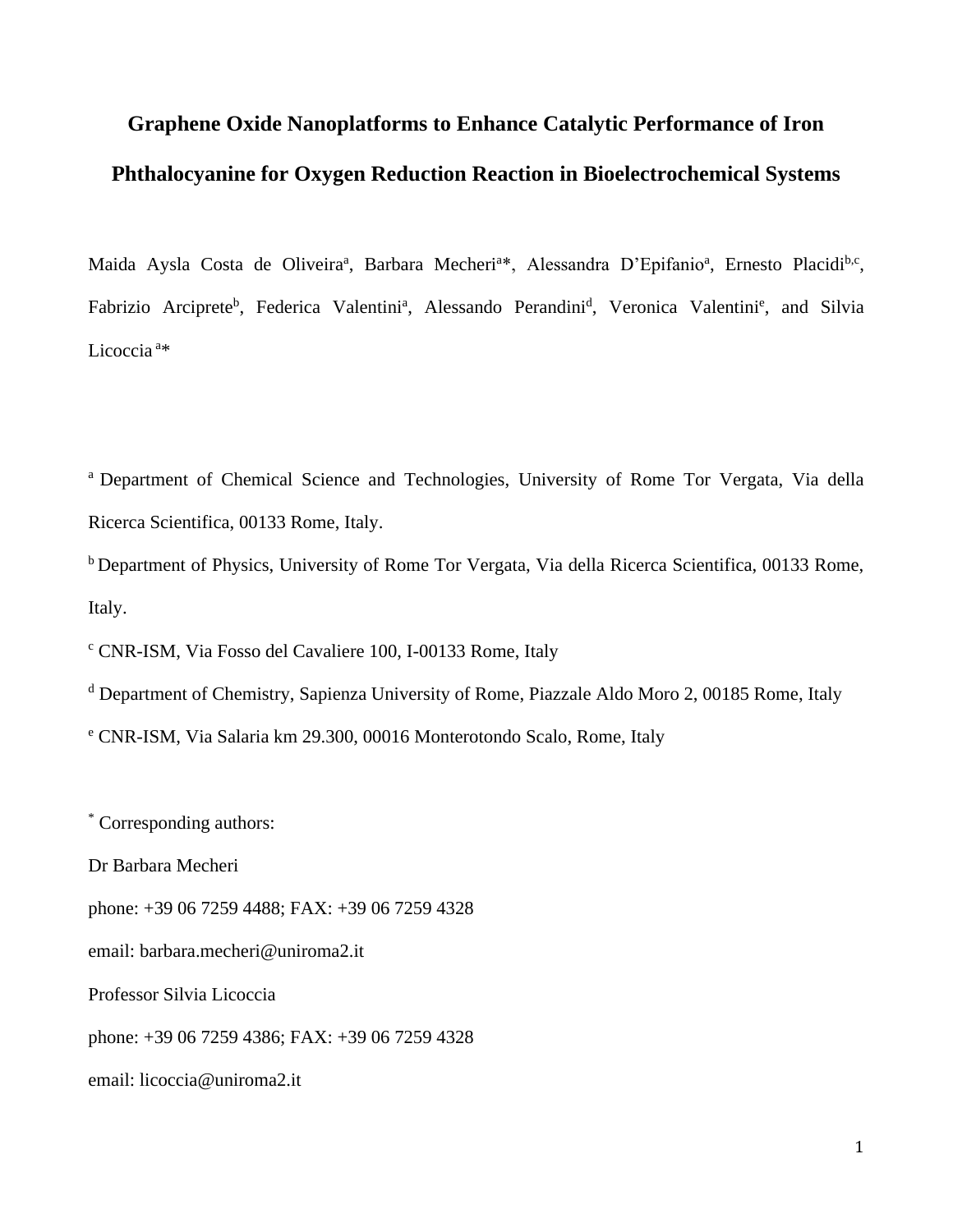## **Abstract**.

We report the development of electrocatalysts based on iron phthalocyanine (FePc) supported on graphene oxide (GO), obtained by electrochemical oxidation of graphite in aqueous solution of LiCl, LiClO4, and NaClO4. Structure, surface chemistry, morphology, and thermal stability of the prepared materials were investigated by Fourier transform infrared spectroscopy (FTIR), Raman spectroscopy, atomic force microscopy (AFM), thermogravimetric analysis (TGA), and X-ray photoelectron spectroscopy (XPS). The catalytic activity toward oxygen reduction reaction (ORR) at neutral pH was evaluated by cyclic voltammetry. The experimental results demonstrate that the oxidation degree of GO supports affects the overall catalytic activity of FePc/GO, due to a modulation effect of the interaction between FePc and the basal plane of GO. On the basis of electrochemical, spectroscopic, and morphological investigations, FePc/GO\_LiCl was selected to be assembled at the cathode side of a microbial fuel cell prototype, demonstrating a good electrochemical performance in terms of voltage and power generation.

Keywords: Graphene Oxide; Iron phthalocyanine; Oxygen reduction reaction; Bioelectrochemical Systems.

#### **1. Introduction**

Bioelectrochemical systems (BESs) can be considered as an innovative and flexible platform for integrated waste treatment and energy/resource recovery. All BESs share the same principle in the anode chamber where biodegradable substrates are oxidized by exoelectrogen bacteria during their anaerobic respiration. By diversifying the reaction at the cathode side, a great variety of applications have been developed, such as direct power generation (microbial fuel cells, MFCs), chemical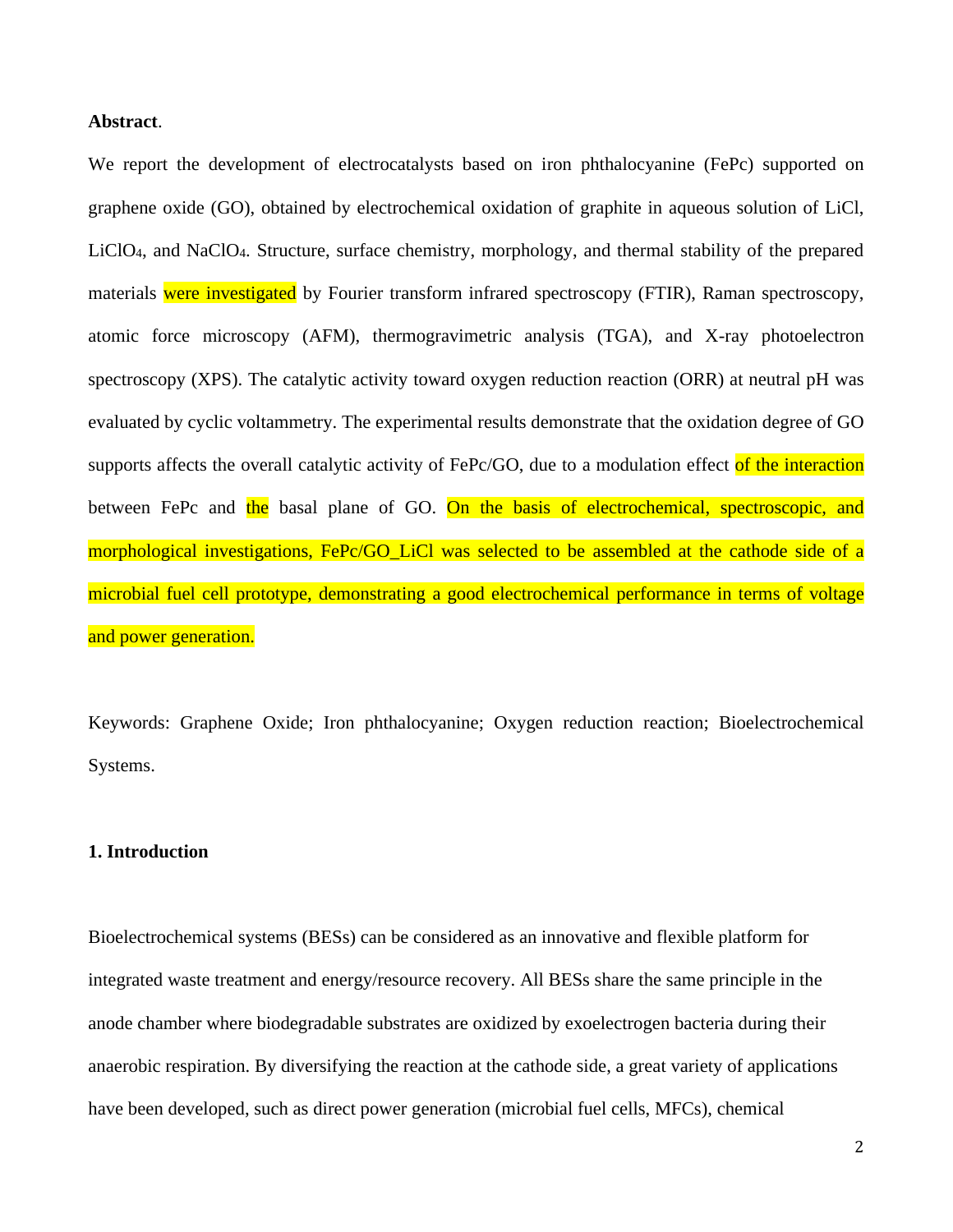production (microbial electrolysis cells, MECs; microbial electrosynthesis cells, MESs), or water desalination (microbial desalination cells, MDCs) [1-4]. The extensive research work that has been devoted to this technology over the past decade demonstrates the promising outlook of BESs for highly efficient, energy-saving, and sustainable wastewater treatment [5-7]. On the other hand, practical application and widespread diffusion of BESs are still limited by the high costs associated to the materials used for device assembly, such as polymer separators and cathode materials [8, 9]. The slow kinetics of oxygen reduction reaction (ORR) led to the use of expensive catalysts, such as platinum, to reduce the overpotential and accelerate ORR. It is then paramount to develop non precious ORR catalysts to boost performance of microbial fuel cells and classify them as a sustainable technology. A great variety of materials has been investigated for MFC cathodes, including catalysts based on activated carbons (ACs) , metal–nitrogen–carbon (M-N-C) complexes, biocatalysts, and photoelectrocatalysts [10-13]. In particular, nitrogen-doped ACs and M-N-C catalysts allowed achieving ORR rate comparable to Pt, the morphology and structure of the catalysts playing an important role on efficiency and durability of ORR active sites [14-18].

The development of new carbon nanostructures with highly tunable morphology and structure has led to the use of graphene for several applications, including the assembly of components of MFC cathodes [19-21]. It has been demonstrated that ORR is effectively catalyzed by graphene-based materials due to high density of active sites, high electrical conductivity, and ease of functionalization [22-24].

Graphene oxide (GO), is also it a promising candidate as catalyst support. The presence of oxygencontaining surface functionalities and its hydrophilicity has a beneficial effect towards preventing the restack of graphene sheets, which leads to the decrease of anchoring sites for catalyst particles [25-26]. However, challenges, such as complexity in synthesis and high costs, still limit the applicability of graphene as cathode component of MFCs and other BESs.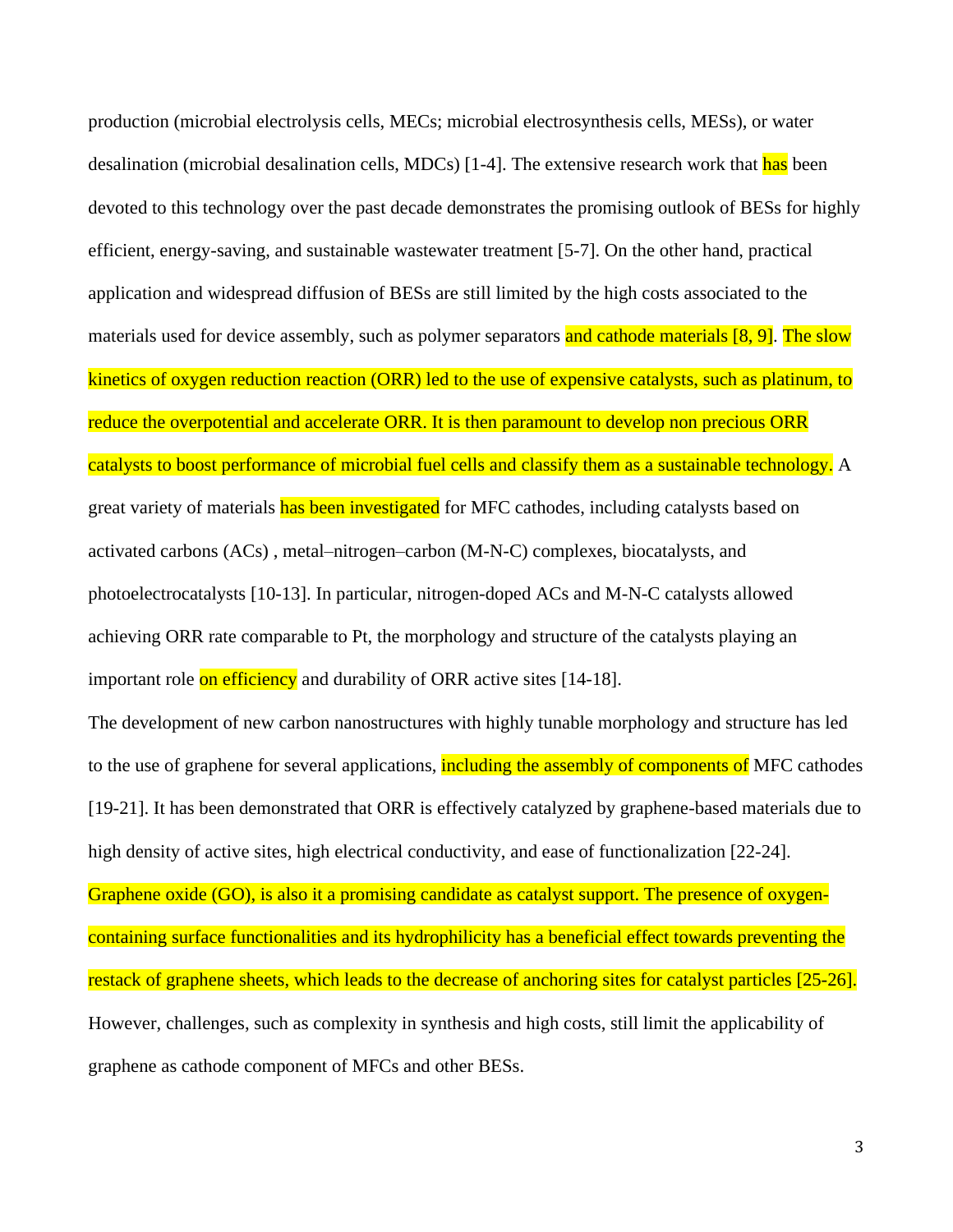Therefore, a facile and efficient approach to develop graphene-based catalysts can be considered a promising direction to achieve sustainable water/wastewater treatment and bioenergy production by BESs.

In this paper, we report a facile method for large-scale preparation of ORR catalysts based on iron phthalocyanine (FePc) supported on GO obtained by electrochemical oxidation of graphite in aqueous solutions of different inorganic salts (MX). By using atomic force microscopy and electrochemical and spectroscopic techniques, we correlated the different morphology and surface chemistry of GO\_MX supports with the catalytic activity of FePc/GO\_MX systems.

The investigation of the interactions between FePc and GO\_MX provided key insights for the development of graphene-based electrocatalysts for BES application.

### **2. Experimental**

#### **2.1 Materials preparation**

Graphite rods (diameter 10 mm, length 100 cm, particle size 21-100 µm and purity 99%) were purchased from Goodfellow. Carbon cloth with 30 wt.% PTFE wet-proofing was purchased by Quintech. Iron (II) phthalocyanine (FePc), Nafion perfluorinated resin solution (5 wt. % in lower aliphatic alcohols and water), and further chemicals were purchased from Aldrich.

*GO preparation.* Graphene oxide (GO) was prepared by electrochemical exfoliation of graphite. Two graphite rod electrodes ( $\varphi = 3$  mm; L = 5cm) were immersed in a cell containing 80 mL of 0.1 M aqueous solution in MX salt (M= Li<sup>+</sup>, Na<sup>+</sup>, K<sup>+</sup>; X= Cl<sup>-</sup>, ClO<sub>4</sub><sup>-</sup>), applying 24 V voltage for  $6 \le t \le 22h$ . Subsequently, the powder (labelled as GO\_MX) was collected by drying the suspension in an oven at 70 °C overnight. GO\_MX was further dispersed in distilled water (DI) to 1 mg/mL and centrifuged at 8500 rpm for 1 h. The supernatant was removed and GO was dried in an oven at 70 °C overnight.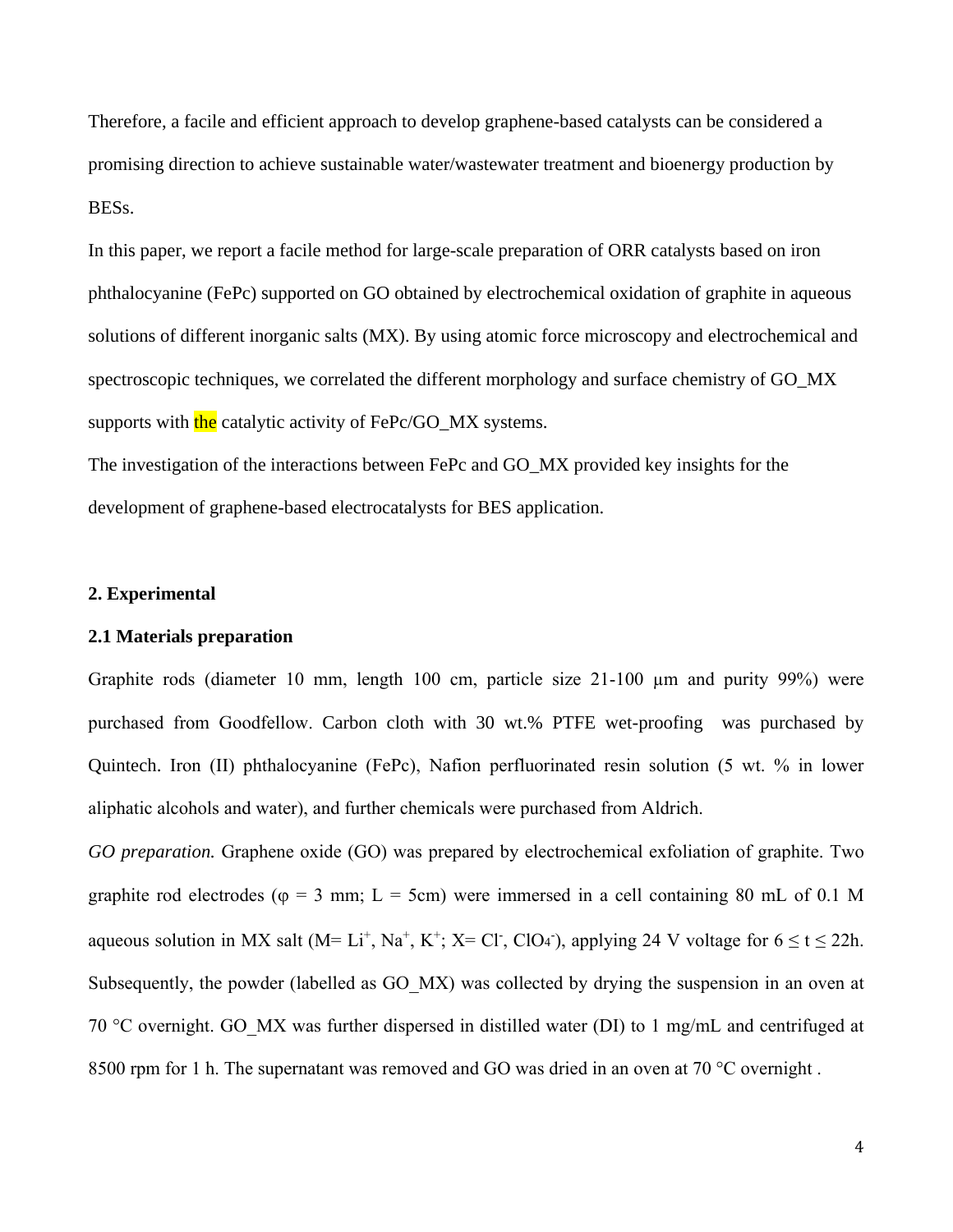*Preparation of FePc/GO\_MX catalysts.* 0.5 g of FePc (Aldrich) were dissolved in 30 mL of methanol. 0.5 g of GO were added to the solution and the resulting mixture was stirred for 45 min. The mixture was heated in a water bath at 70 °C to evaporate methanol and the resulting powder was completely dried in an oven at 70 °C for 3 h, obtaining a product labeled as FePc/GO\_MX.

## **2.2 Materials characterizations**

*Atomic Force Microscopy (AFM).* AFM measurements were performed in air using a Veeco Multiprobe IIIa instrument. Experiments were carried out in tapping mode by using Si tips with a spring constant of about 40 N/m and a typical curvature radius on the tip of 7 nm. GO MX was dispersed in DI to a 0.01 mgmL<sup>-1</sup> content and deposited on Mica substrates.

*Fourier Transform Infrared Spectroscopy (FTIR)*. The chemical structure of GO was analyzed by FTIR using a Fourier transform infrared spectrometer (Type FTIR100, Perkin Elmer) in transmittance mode. GO\_MX powder samples were pelleted in 150 mg of KBr using a Specac manual hydraulic press, by applying a pressure of 2 tons for 5 min. The diameter of pellets was 13 mm.

*Raman Spectroscopy*. Measurements were performed with a Raman spectrometer XY Dilor, recording the spectrum from 1200 to 2900 cm<sup>-1</sup>, with resolution of 2c m<sup>-1</sup>, using an excitation wavelength of 514.5 nm. The power of the laser beam is 3.5 mW, focused on the sample by using a 100X objective and performing 10 repetitions of 60 s, for each measurement. GO\_MX was deposited on Si(111) surface, starting from 1 mgmL<sup>-1</sup> dispersion in isopropyl alcohol treated in an ultrasonic bath for 1 h.

*X-ray Photoelectron Spectroscopy (XPS)*. XPS was performed using an Omicron DAR 400 Al/Mg Kα nonmonochromatized X-ray source, and a VG-CLAM2 electron spectrometer. GO\_MX was dispersed in ethanol to a 1 mgm $L^{-1}$  content and deposited on silicon wafer.

*Thermogravimetric Analysis (TGA)*. Thermal Analysis was performed by using a TGA/DSC1 Star System (Mettler Toledo), in N<sub>2</sub> with a heating rate of 5  $\degree$ C/min.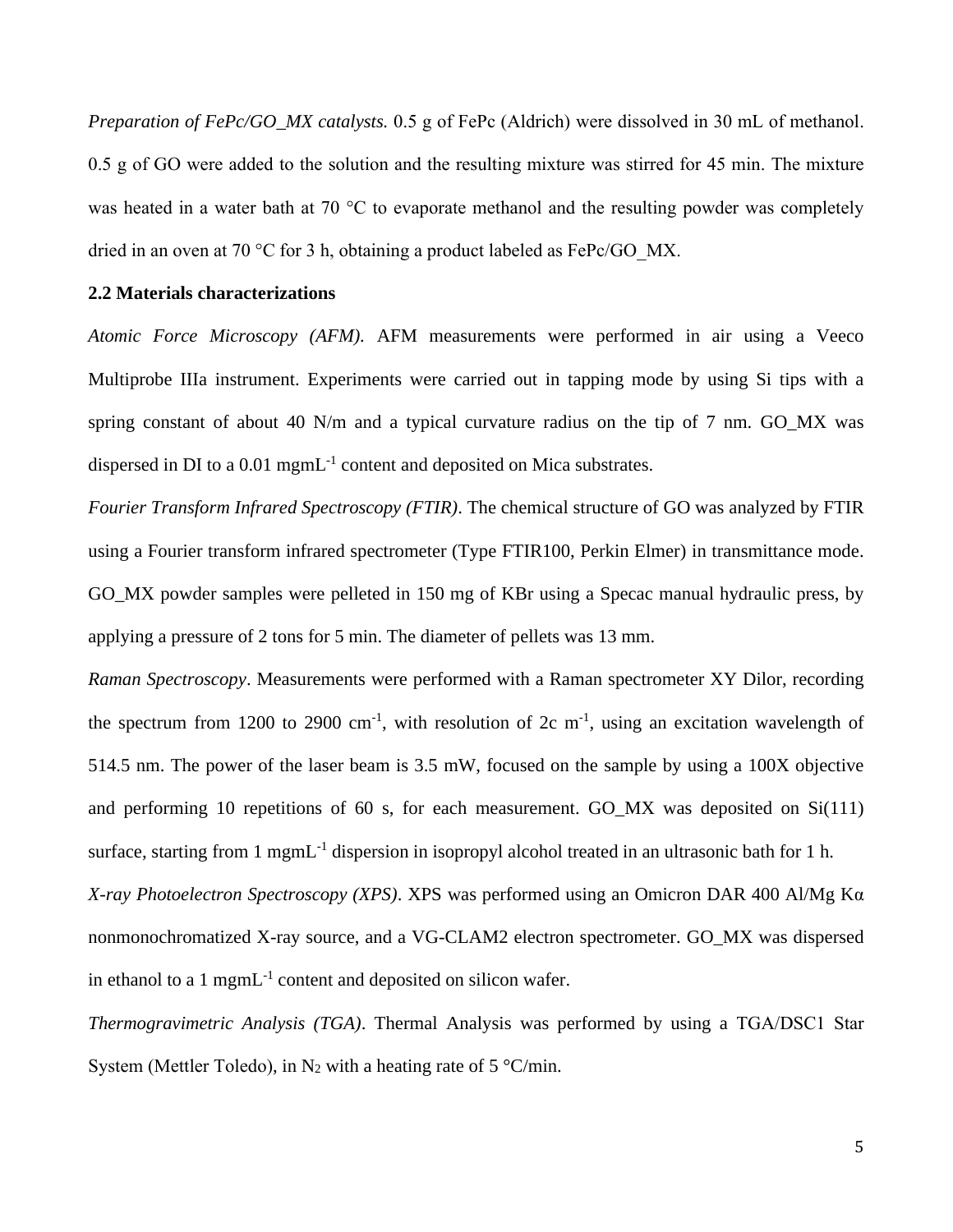*Cyclic Voltammetry (CV)*. The catalytic activity towards ORR of the prepared materials was examined by cyclic voltammetry, using a VMP3 Potentiostat (Bio Logic Science Instruments) controlled by computer through EC-Lab V10.18 software. A conventional tree-electrode cell was used: the reference electrode was a saturated electrode calomel-SCE, Amel 303/SCG/12), the auxiliary electrode was a platinum wire (Amel, 805/SPG/12), and the working electrode (WE) was a glassy carbon disk (GC,  $0.196$  cm<sup>2</sup> area) modified with catalyst layer. Prior to measurements, GC was cleaned by diamond paste, washed with DI and treated in an ultrasonic bath in isopropanol for 15 minutes. CV experiments were carried out in 100 mM neutral phosphate buffer solution, saturated in nitrogen and oxygen atmosphere at room temperature. The potential window was  $+0.6 \text{ V} \div -0.9 \text{ V}$  and the scan rate 5 mVs<sup>-1</sup>. Electrode surface electrical double-layer capacitance, C<sub>DL</sub>, of was estimated by recording CV curves in an N<sub>2</sub>-saturated atmosphere, with a scan rate range of  $20-500$  mVs<sup>-1</sup>, and measuring the charging current at 0.4 V, in the absence of faradic contribution.[27-29].

The catalyst layer was prepared by dispersing 0.8 mg of FePc/GO\_MX in 270  $\mu$ L of DI and 135  $\mu$ L of ethanol. This dispersion was treated in an ultrasonic bath for 30 min. Then, 50 µL of Nafion solution were added to the dispersion and vortexed for 2 minutes. 30  $\mu$ L of the obtained dispersion were deposited on the GC electrode to a catalyst loading of 0.3 mgcm<sup>-2</sup> and dried at 70 °C for 12 min under vacuum.

#### **2.3 Cathode preparation and characterization**

MFC cathodes were prepared by modifying carbon cloth electrodes with two layers: the diffusion layer (exposed to air) and the catalyst layer (faced to MFC solution). The diffusion layer was prepared as previously described [30]. The deposition of the catalyst layer was carried out on the opposite side of the diffusion layer, by brushing a suspension prepared from  $0.5 \text{ mm}^2$  of FePc/GO\_MX catalyst in 0.83 µL DI, 6,67 µL Nafion solution, and 3.33 µL 2-propanol. The electrodes were dried at room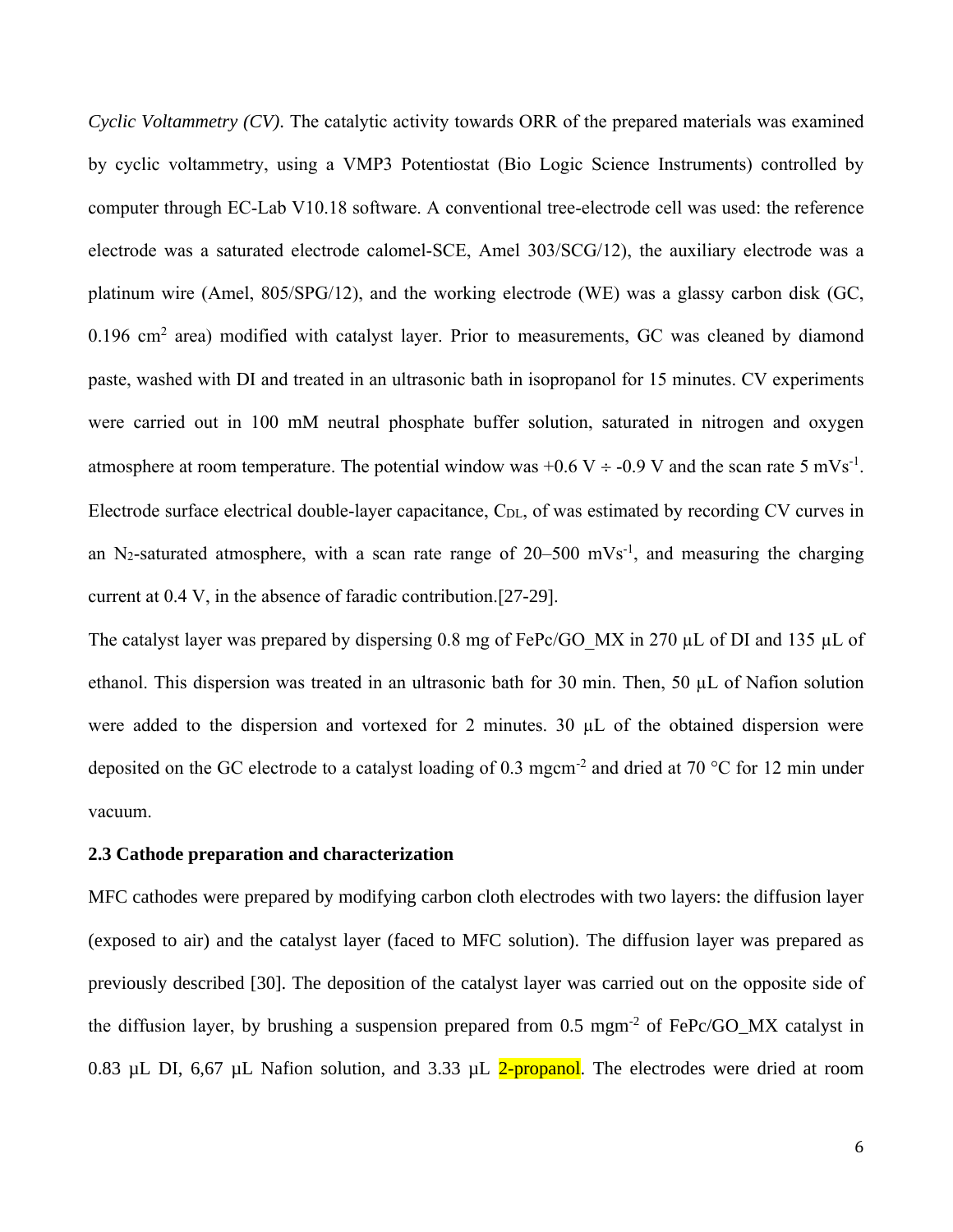temperature for 24h. A standard Pt/C cathode was also prepared and used to assemble reference MFCs

[31]. The metal (either iron or platinum) loading at the cathode side was 0.5 mgcm<sup>-2</sup>.

### **2.4 MFC fabrication and operation.**

The electrochemical cell consisted in a single-chamber air-cathode MFC (inner volume: 28 mL) assembled as previously reported with a graphite fiber brush as anode and the modified carbon cloth as cathode (diameter 4 cm) [32]. MFCs were firstly acclimated as described before and fed with phosphate buffer solution containing  $1 \text{ gL}^{-1}$  of sodium acetate. Polarization and power density curves were acquired by varying the external resistance (10-10000  $\Omega$ ) every 30 min intervals and measuring the cell voltage at each resistance. All the measurements were carried out at room temperature (23  $\pm$ ) 3<sup>°</sup>C), acquiring three independent replicates for each cathode.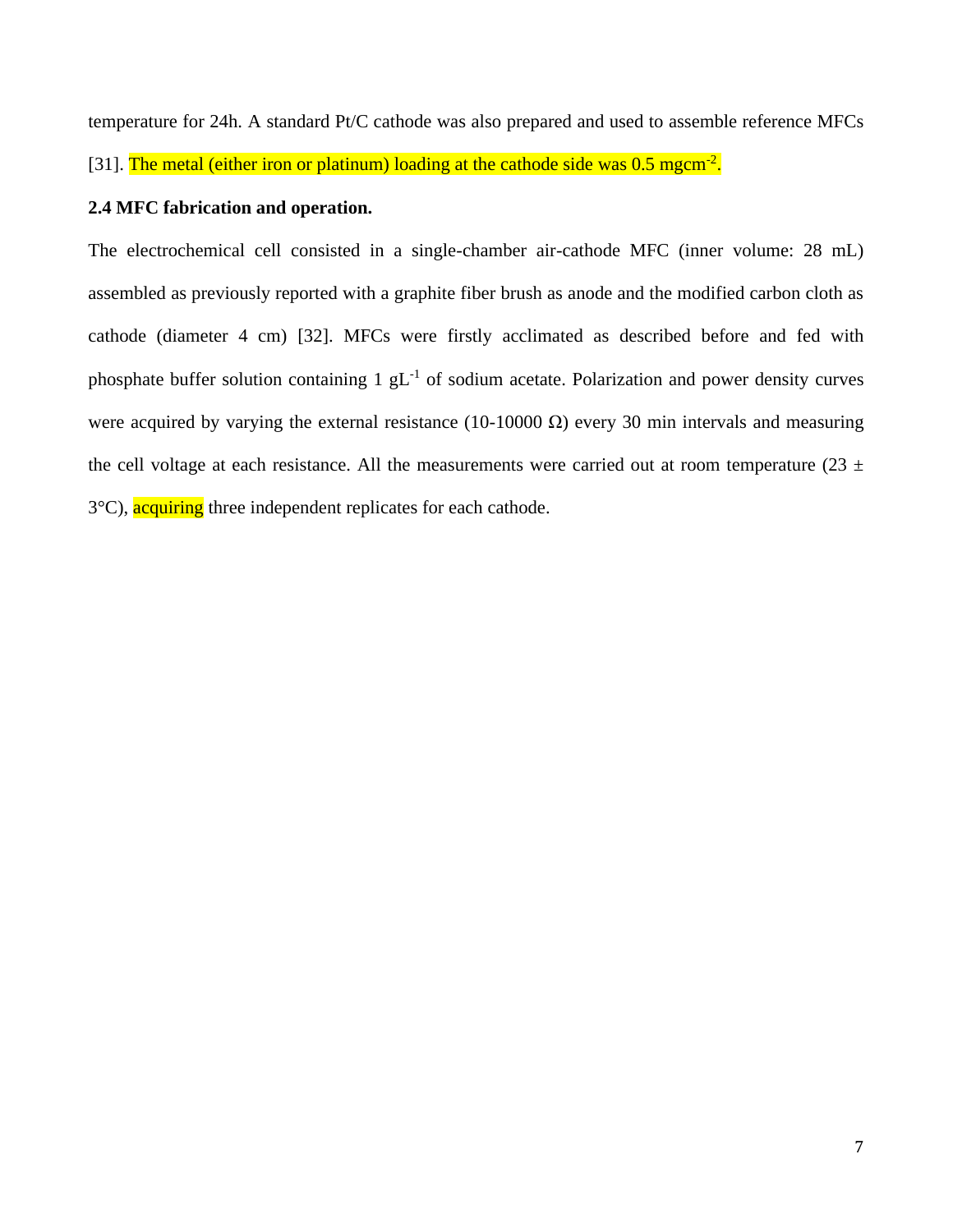#### **3. Results and Discussion**

#### **3.1 GO characterization**



Fig. 1. AFM topographies of (a) GO\_LiCl at high magnification, (b) GO\_LiCl at low magnification, (c) GO\_LiClO4, and (d) GO\_NaClO4.

Fig. 1 shows the AFM topographies of GO\_MX samples. For comparable areas, analysis of several AFM images revealed significant differences for the three samples. GO LiCl (Fig.1a) exhibits GO sheets with surface area higher than 10  $\mu$ m<sup>2</sup> and height in the range of 1-4 monolayers (ML). Moreover, we observe the presence of graphene sheets having regular edges oriented at well-defined angles (Fig 1b). Differently, graphene sheets with regular edges have not been identified for both GO\_LiClO<sup>4</sup> and GO\_NaClO4. In particular, GO sheets in GO\_LiClO<sup>4</sup> (Fig 1c) have smaller surface area (0.03-0.15  $\mu$ m<sup>2</sup>) and height in the range of 3-4 ML. Nonetheless, wider GO sheets ( $\sim$  1-2  $\mu$ m<sup>2</sup>) are somewhere present. In GO\_NaClO<sub>4</sub> (Fig. 1d), only some small GO sheets  $(0.03-0.25 \mu m^2)$ , in average 3-4 ML high) can be observed.

Fig. 2a shows the Raman spectra of GO\_MX samples and Table 1 lists the corresponding parameters. As typical fingerprint of graphene, all samples exhibit a G-band at around 1580 cm<sup>-1</sup> and a 2D-band at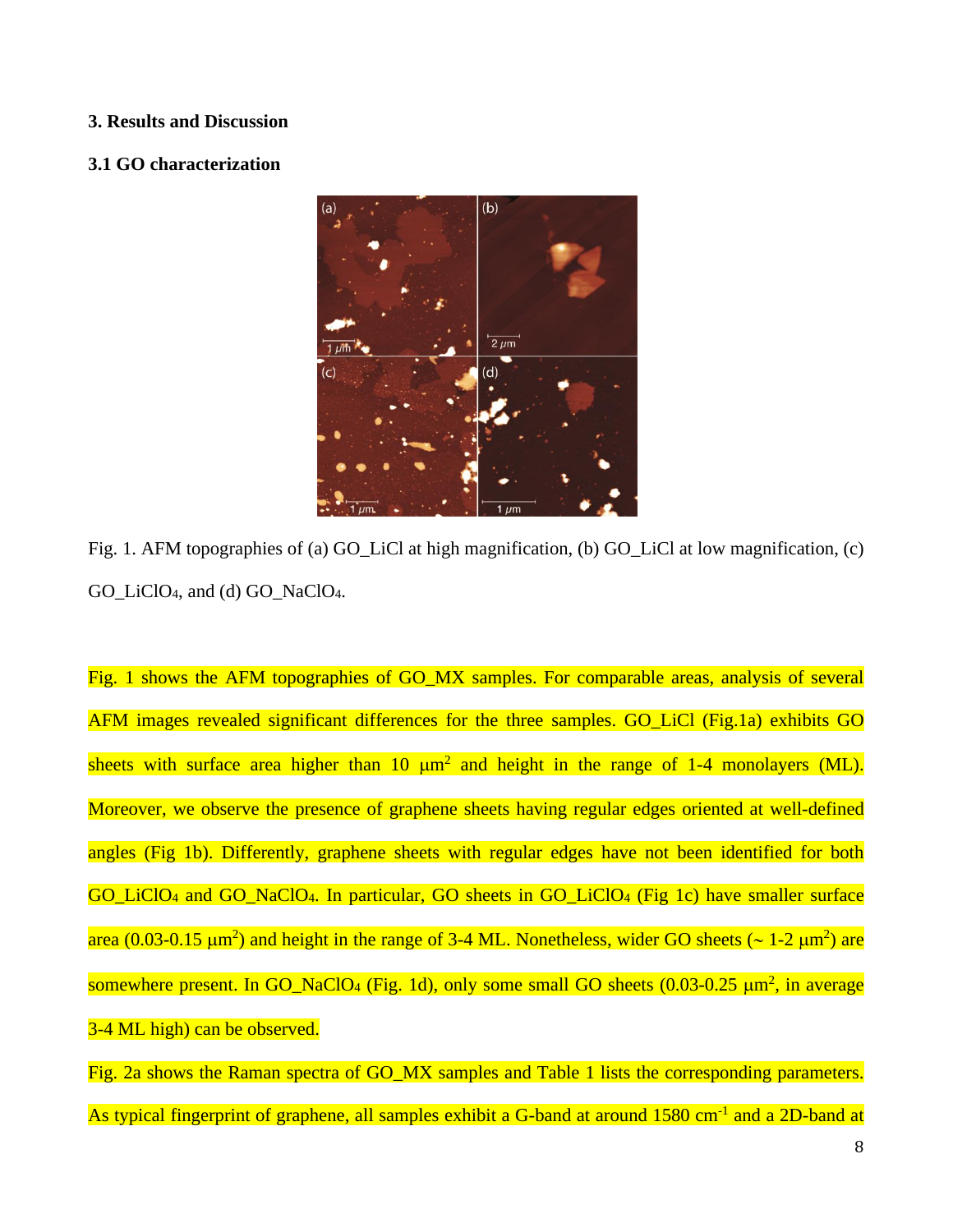$2700$  cm<sup>-1</sup>, corresponding to the first-order scattering of the E2g vibration mode and the second-order two phonon mode, respectively. Moreover, a D-band is also observed at 1350 cm<sup>-1</sup>, which is attributed to the disorder-induced mode due to the presence of structural defects [33].



Fig. 2. Raman (a) and FTIR (b) spectra of GO MX samples

The intensity ratio of D and G bands  $(I_D/I_G)$ , also reported in Table 1, provides important information about the defects introduced on graphene surface and edges during the electrochemical exfoliation. Among the series of samples, GO\_LiCl has the lowest I<sub>D</sub>/I<sub>G</sub> ratio indicating that this sample has the lowest content of defects. This feature can be related to the regular morphology of GO\_LiCl highlighted by AFM results (Fig. 1b). The higher  $I_D/I_G$  ratio of GO\_LiClO<sub>4</sub> and GO\_NaClO<sub>4</sub> also explains the irregular shape of GO sheets, observed in the AFM micrograph shown in Fig. 1c and 1d, respectively. The correlation between the content of defects and the regularity in morphology of graphene sheets has been already observed in literature [34,35].

Informations about oxygen-containing groups on the surface of GO\_MX samples are obtained by FTIR Spectroscopy (Fig. 2b). The most characteristic features of the FTIR spectra of all samples, are the bands at 1300-1000 cm<sup>-1</sup> (C-O stretching vibrations from carboxyl and epoxide groups), 1720-1706 cm<sup>-</sup> <sup>1</sup> (C=O stretching vibrations from carbonyl and carboxyl groups), and 3570-3425 (O-H stretching vibrations). Hence, all GO\_MX samples show a rich variety of transmittance bands due to carbonylic, carboxylic, epoxide, and hydroxylic groups, in good agreement with previous works [36].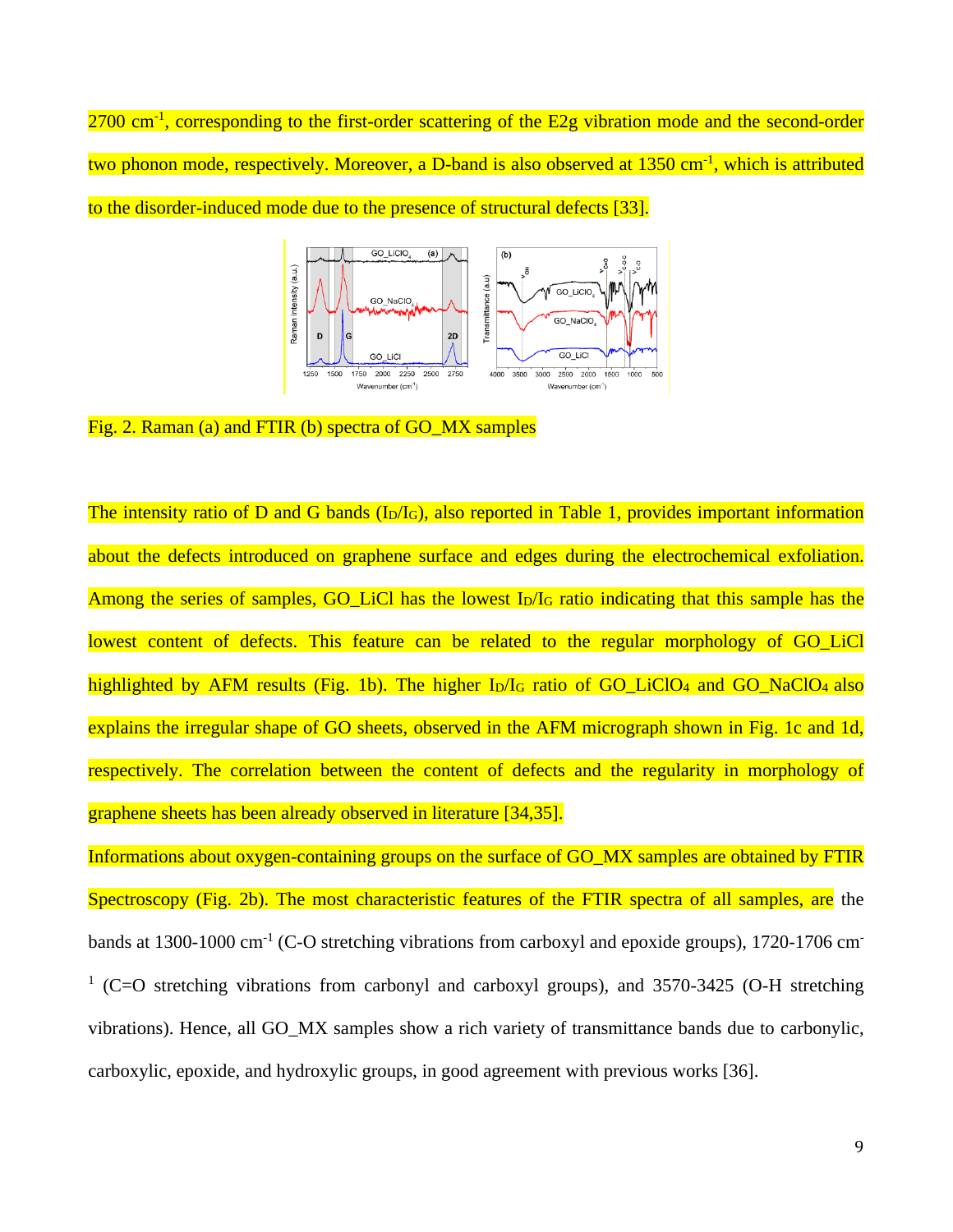X-ray photoelectron spectroscopy (XPS) further clarifies the surface composition and oxidation of graphene. The C1s spectra of GO\_LiCl, GO\_LiClO<sub>4</sub>, and GO\_NaClO<sub>4</sub> are shown in Fig. 3a, 3b, and 3c, respectively and Table 2 shows the results of the deconvolution of the relative C1s peaks. For all samples, the presence of aromatic  $C=C$  and aliphatic  $C-C$  is demonstrated by the main peak at binding energy around 284 eV. All samples also show a considerable degree of oxidation, as indicated by the presence of hydroxyl, epoxide, carbonyl, and carboxyl functional groups.  $\pi$ - $\pi$ <sup>\*</sup> peaks assigned to  $\pi$ electrons delocalized in the aromatic network are also present around 291 eV. Among the three samples, the non-oxidized carbon component is more intense for GO\_LiCl and GO\_NaClO<sub>4</sub>, while GO LiClO<sub>4</sub> shows the highest oxygen-containing functional groups, therefore the highest degree of oxidation.



Fig. 3. C1s XPS spectra and related fit of (a) GO\_LiCl, (b) GO\_LiClO4, and (c) GO\_NaClO4.

Fig. 4 shows the TG curves and the corresponding DTG for GO MX samples giving information on the thermal induced desorption of oxygen-containing groups at GO\_MX surface .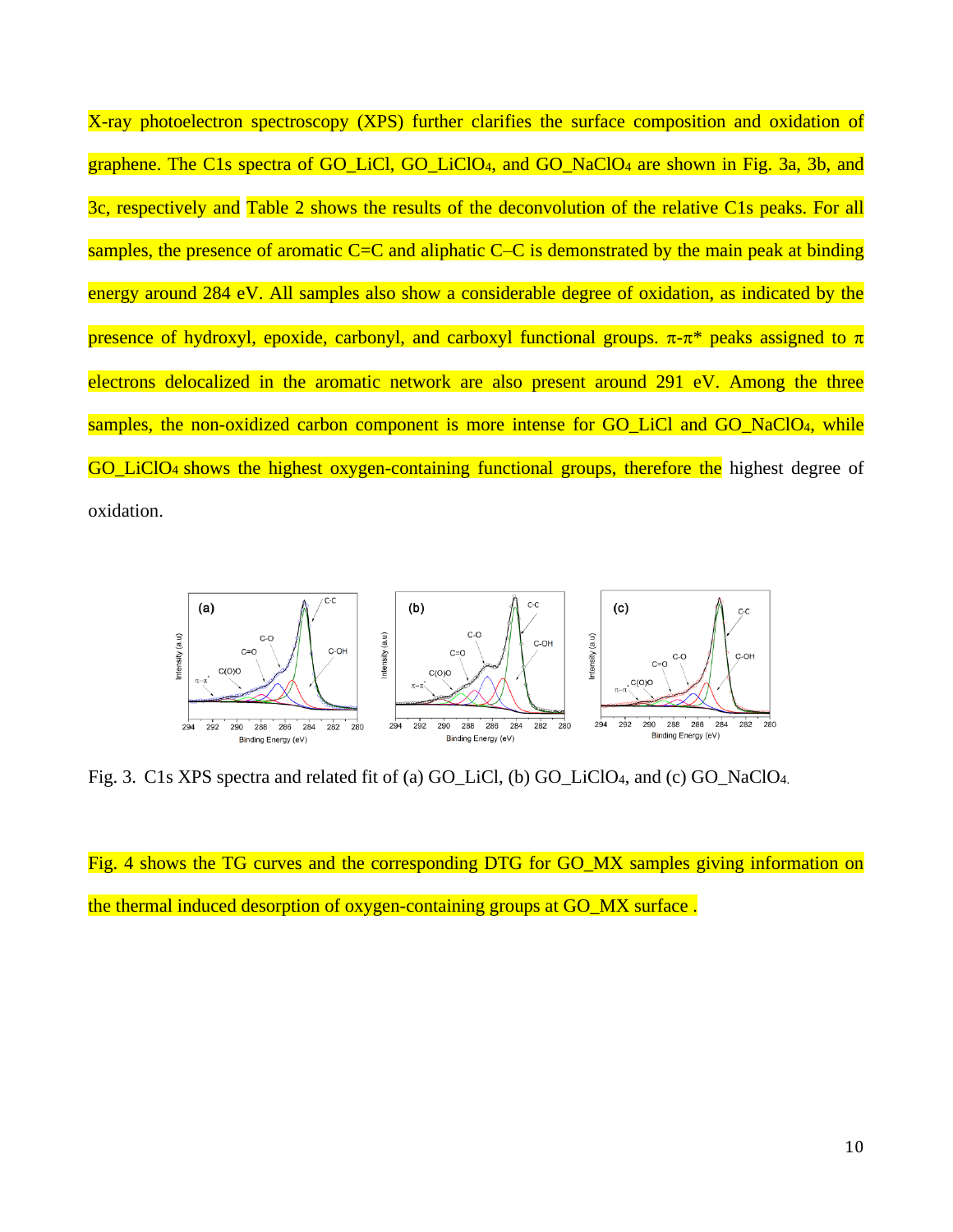

Fig. 4. Thermogravimetric (TG) and differential thermogravimetric (DTG) curves of GO\_MX samples.

The samples exhibit up to three steps of mass losses associated to the desorption of physisorbed water (mass loss I, in the 25-115 °C range), the removal of oxygen-containing groups accompanied by the splitting-off of COx and H<sub>2</sub>O molecules (mass loss II, in the 115-400 $\degree$ C range), and the combustion of residual perchlorates ions (mass loss III, in the 400-550°C range, absent for GO\_LiCl sample).

Table 3 summarizes and compares the parameters obtained for all samples, such as weight loss percentage (wt.%), temperature range (T), and temperature of maximum rate of weight change ( $T_{MAX}$ ).

The main difference in the TGA/DTG profiles reside in the lowest T<sub>MAX</sub> of weight change in mass loss II for GO\_LiClO4. This can be associated to the high content of relatively unstable oxygen-containing functional groups of GO\_LiClO4, in agreement with XPS results. Despite its low oxidation degree, the amount of physisorbed water of GO\_LiCl is the highest among the GO series due to the high hygroscopicity of residual salt.

The catalytic activity towards ORR of the prepared samples was investigated by CV. While no peaks were detected under N<sub>2</sub> purging, all samples showed a reduction peak around -0.2 V, indicating catalytic activity towards ORR (Fig. S1). For the three samples, position and intensity of the peaks are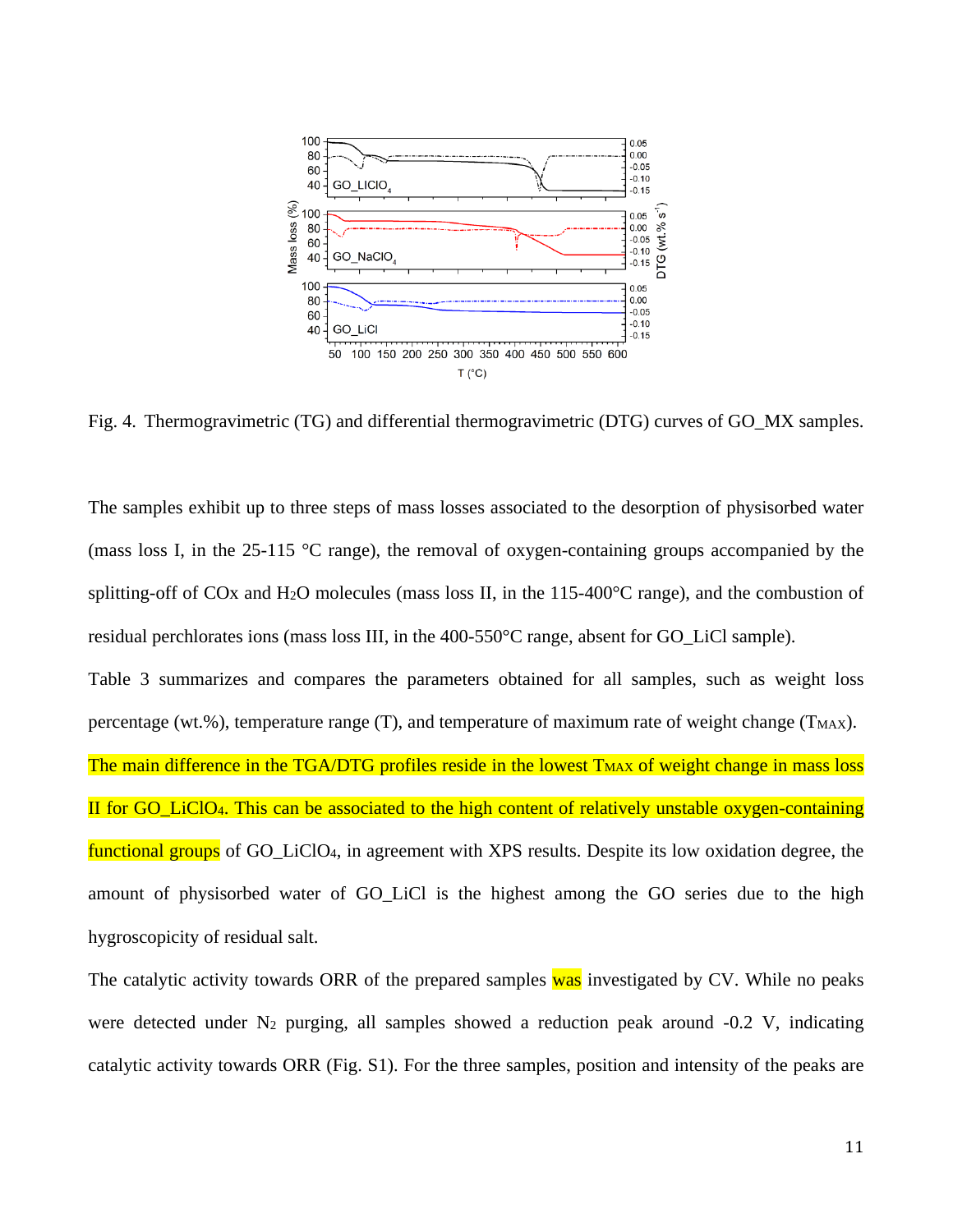very similar (about  $-0.2$  V and  $-0.2$  mAcm<sup>-2</sup>, respectively), indicating that the morphology and oxidation degree of the supports have a negligible effect on ORR catalysis.

### **3.2 FePc/GO\_MX characterization**

To obtain highly active catalysts towards ORR, iron phthalocyanine is supported on GO\_MX samples as described in the experimental (section 2.1). We **acquired** CVs of FePc/GO\_MX samples in both N<sub>2</sub>and  $O_2$  saturated electrolyte (Fig. 5). The deposition of iron phtalocianine on GO\_MX supports results in a positive shift of the oxygen reduction potential and in an increase of peak current density with respect to GO\_MX samples. The more positive potential and the higher current density of the oxygen reduction peak indicate higher ORR activity.

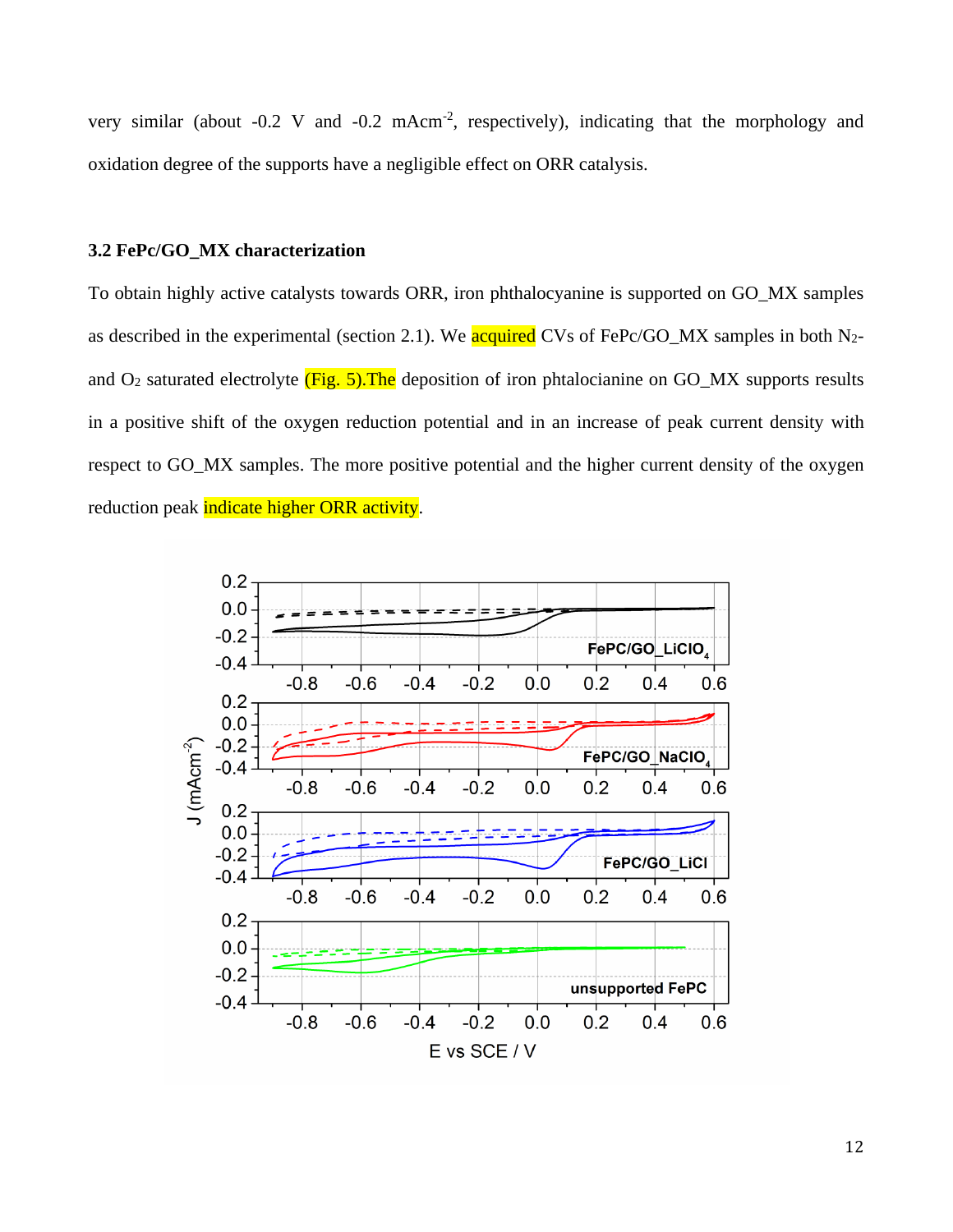Fig. 5. Cyclic Voltammograms of **unsupported FePc** and FePc/GO MX samples in N<sub>2</sub>- (dashed lines) and O2-saturated (solid lines) phosphate buffer solution.

Table 4 lists the  $E_{pr}$  (potential of oxygen reduction peak) and  $|J_{pr}|$  (peak current density) for FePc/GO\_MX samples and unsupported FePc taken as reference.

The enhanced catalytic activity of FePc/GO\_MX samples arises from the coordination of iron, nitrogen (from FePc) and carbon (from both FePc and GO supports). As highlighted from previous works dealing with iron based catalysts supported on nanostructured carbon [17, 37], Fe-N-C moieties act as highly active catalytic sites for ORR catalyst. The poor catalytic activity of unsupported FePc can be ascribed to the overlap of catalytic sites and catalyst deactivation commonly associated with phthalocyanine aggregation [38]. The positive shift in Epr and higher current density values clearly indicates that the interactions between FePc and GO\_MX supports have a beneficial effect in preventing aggregation phenomena of FePc molecules, maintaining an open macromolecular structure, hence providing a higher density of active sites which significantly enhances catalytic activity.

Among FePc/GO\_MX samples, FePc/GO\_LiClO<sup>4</sup> displays the poorest catalytic activity towards ORR. Such a feature can be ascribed to the high oxidation degree of GO\_LiClO4 sample, indicated by XPS, which might promote FePc aggregation.

To get deeper insight on this, we calculate the double-layer capacitance (C<sub>DL</sub>) of electrical double layer formed at the FePc/GO\_MX electrode–electrolyte interface upon application of DC voltage. The capacitance of this double layer depends on the structure and morphology of the electrode surface, and it is expected to increase with increasing the electrode surface area accessible to electrolyte ions [28, 39]. Unsupported FePc displays the lowest  $C_{DL}$  value (Table 4), indicating the lowest surface area accessible to electrolyte ions due to the above-mentioned aggregation phenomena. When FePc is supported on GO\_MX, C<sub>DL</sub> increases in the series FePc/GO\_LiClO<sub>4</sub> « FePc/GO\_NaClO<sub>4</sub> <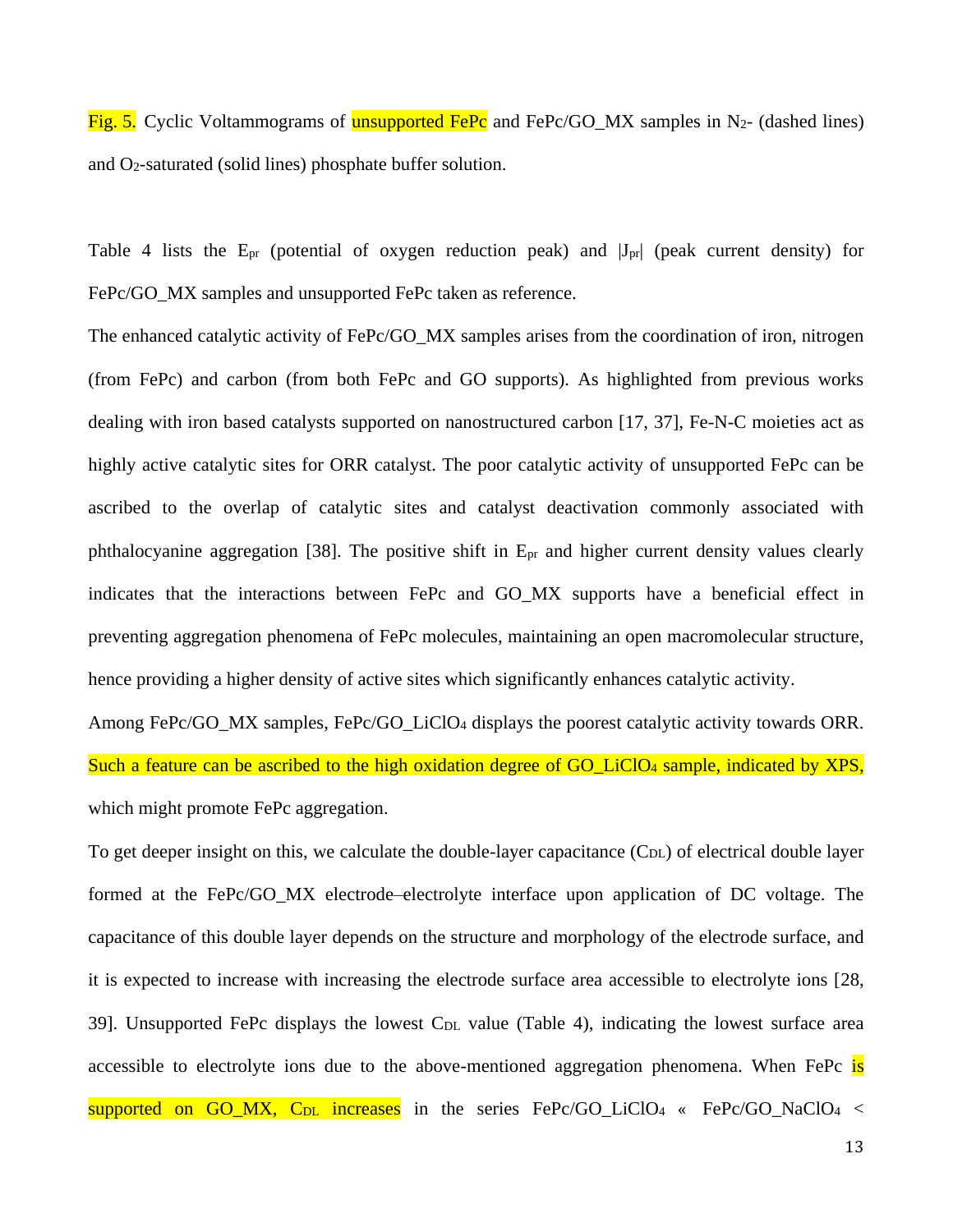FePc/GO\_LiCl indicating that the surface chemistry of the supports affects the overall electrocatalyst surface area; in particular, GO\_LiCl allows FePc to exhibit the highest surface area while GO\_LiClO<sub>4</sub> the lowest one. Hence, the good electrocatalytic activity of FePc/GO\_LiCl towards ORR can be ascribed to the fact that GO\_LiCl has low oxidation degree (indicated by XPS) and high exfoliation degree/high regularity (indicated by AFM), which guarantee a high density of active sites.

Given this promising feature, FePc/GO\_LiCl was selected to deepen the investigation and to get insights on the nature of Fe-C-N active sites.

The morphology of this sample mainly consists in single layer FePc/GO sheets with surface area higher than 1  $\mu$ m<sup>2</sup>). The presence of FePc/GO with lower surface area and higher number of GO layers (3-4 ML) can be also observed (Fig. 6a).

Fig. 6b shows the FTIR spectra of FePc and FePc/GO\_LiCl together with that of GO\_LiCl. The spectrum of unsupported FePc shows stretching and bending vibration bands typical of metal phthalocyanines, including vibrations of nitrogen bridging atoms (1512 cm<sup>-1</sup>), stretching vibrations of isoindole  $(1434 \text{ cm}^{-1})$  and pyrrole  $(1335 \text{ cm}^{-1})$ , and in plane C-H bending  $(1288, 1164, 1119, 1083 \text{ cm}^{-1})$  $\,$ <sup>1</sup> $)$  [40,41].



Fig 6. AFM micrograph of FePc/GO\_LiCl (a) and FTIR Spectra of FePc, FePc/GO\_LiCl, and GO LiCl sample (b)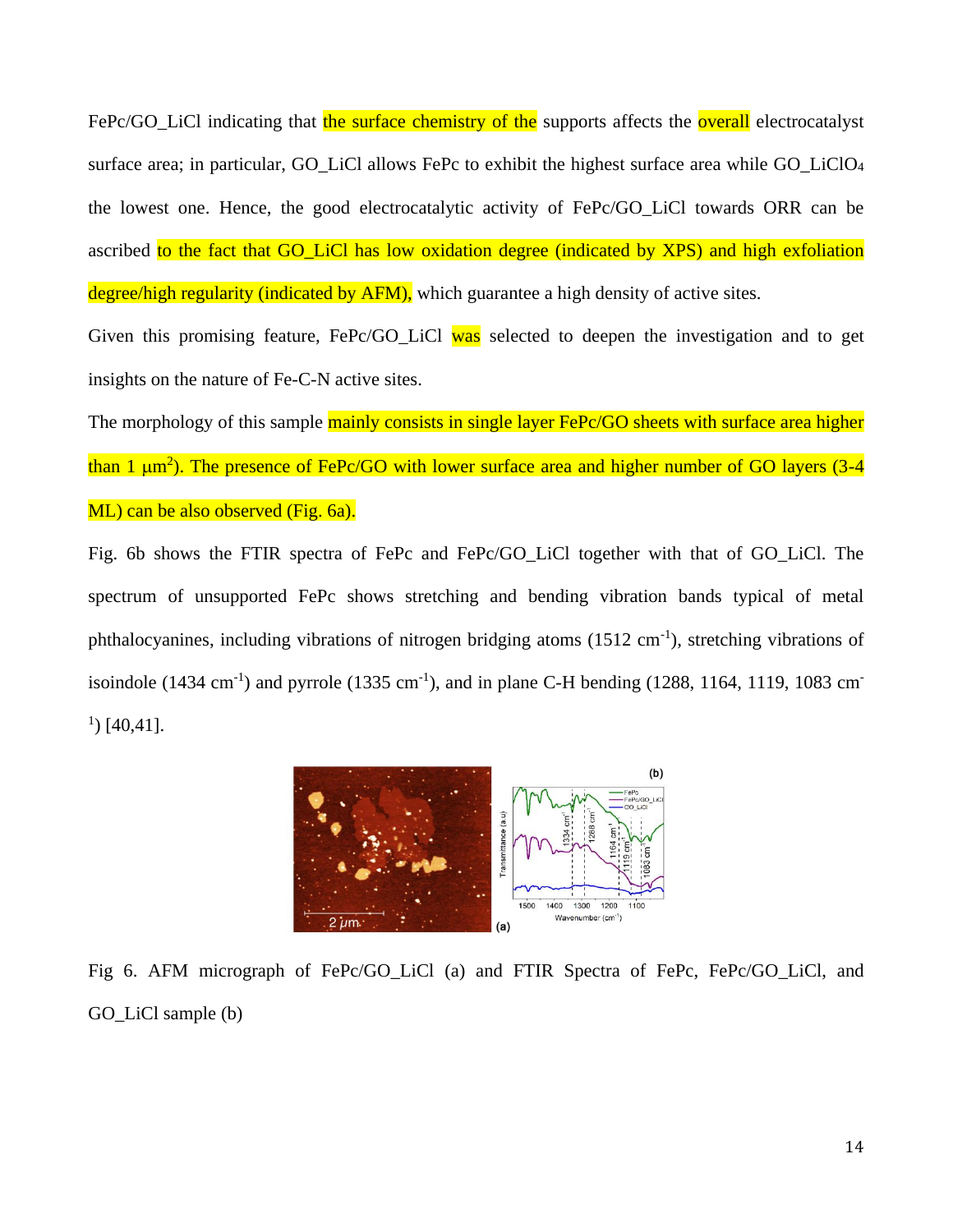When supported on GO\_LiCl, FePc shows several differences in the stretching and bending vibration bands. As highlighted by the dashed lines in Fig.  $6b$ , the vibration band at 1334 cm<sup>-1</sup> disappears, while the intensities of those at 1288, 1164, and 1119 cm<sup>-1</sup> strongly decrease, turning into a shoulder. Moreover, the band at 1083 cm<sup>-1</sup> becomes broader. Such differences in the FTIR spectra of FePc and FePc/GO\_LiCl can be ascribed to interactions between phthalocyanine and the basal plane of graphene via  $\pi$ - $\pi$  stacking [42].

XPS measurements were performed to get further insights on FePc/GO interaction.



Fig. 7. XPS spectra of GO\_LiCl\_FePc (a) C1s (b) N1s, and (c) Fe2p.

Fig. 7 shows the spectra and relative fits for C, N, and Fe core peaks. The atomic percentage of unoxidized carbon in FePc/GO\_LiCl is slightly increases in comparison with that observed for GO\_LiCl (Table 5) and N 1s peak exhibits two components corresponding to pyridinic and pyrrolic nitrogen (Table 6). In nitrogen-containing carbon materials, it is believed that either pyridinic or pyrrole/pyridone type nitrogen are associated to enhanced ORR activity [17, 43,44]. The Fe 2p spectra exhibit a single component that corresponds to  $Fe<sup>3+</sup>$  indicating oxidation of the metal in the composite with respect to pristine FePc. High oxidation states of a metal are known to facilitate reductive O-O cleavage [45].

#### **3.3 MFC tests**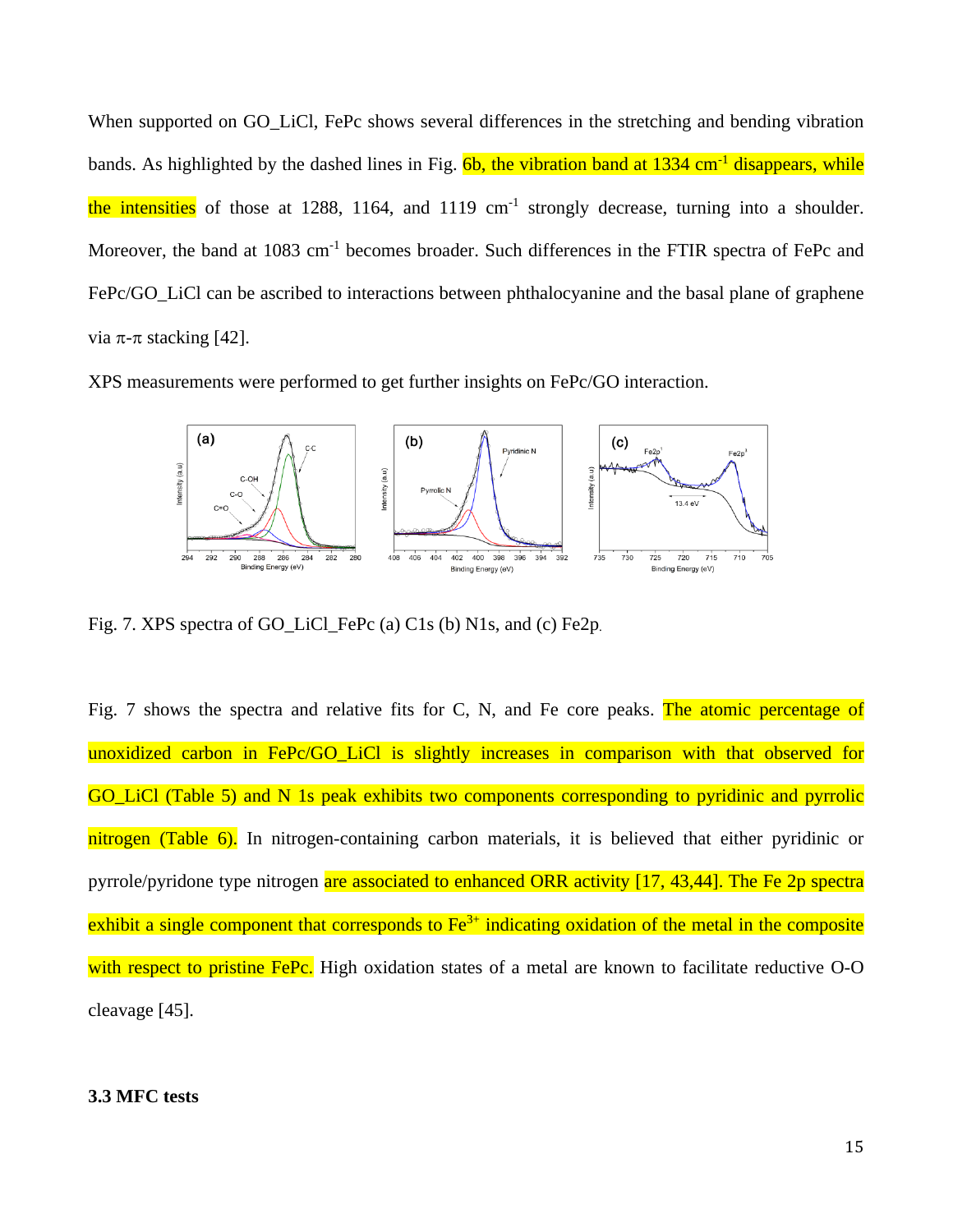Assembling of MFC prototypes equipped with FePc/GO LiCl as cathode allows to evaluate its electrochemical performance in terms of voltage and power generation.

Fig. 8a shows the voltage generation cycles of the cells compared with reference cells containing reference Pt/C as a function of time. MFCs assembled with Pt/C as cathode generate high and stable voltage in the first cycles (0.57 V during 350 hours), then voltage progressively decreases due to the well known Pt deactivation and poisoning in the presence of typical MFC metabolites [46]. By contrast, MFCs assembled with FePc/GO\_LiCl generate low voltage in the first cycles, but the voltage progressively increases becoming stable after ca. 350 h of operation and remaining stable and and higher than that of Pt/C up to 550 h.



Fig. 8. (a) Voltage cycles under a 1 kV external resistance recorded for 550 h from inoculation and (b) cell voltage (E) and power density (PD) of MFCs assembled with FePc/GO\_LiCl and Pt/C cathodes and fed with  $1 \text{ mgL}^{-1}$  sodium acetate in neutral phosphate buffer.

Polarization and power density (PD) curves of MFCs assembled with FePc/GO\_LiCl and Pt/C are acquired after 550 h from inoculation The cell assembled with FePc/GO\_LiCl as cathode reaches a maximum power density of 295 mWm<sup>-2</sup>, corresponding to 1.2 Am<sup>-2</sup> current density. The performance is similar and even higher than that of the MFC assemble with reference  $Pt/C$  as cathode. Electricity and power generation are consistent with existing literature reporting the performance of MFCs assembled with cathodes based either on graphene or metal phthalocyanines supported on different types of nanostructured carbon [47-54].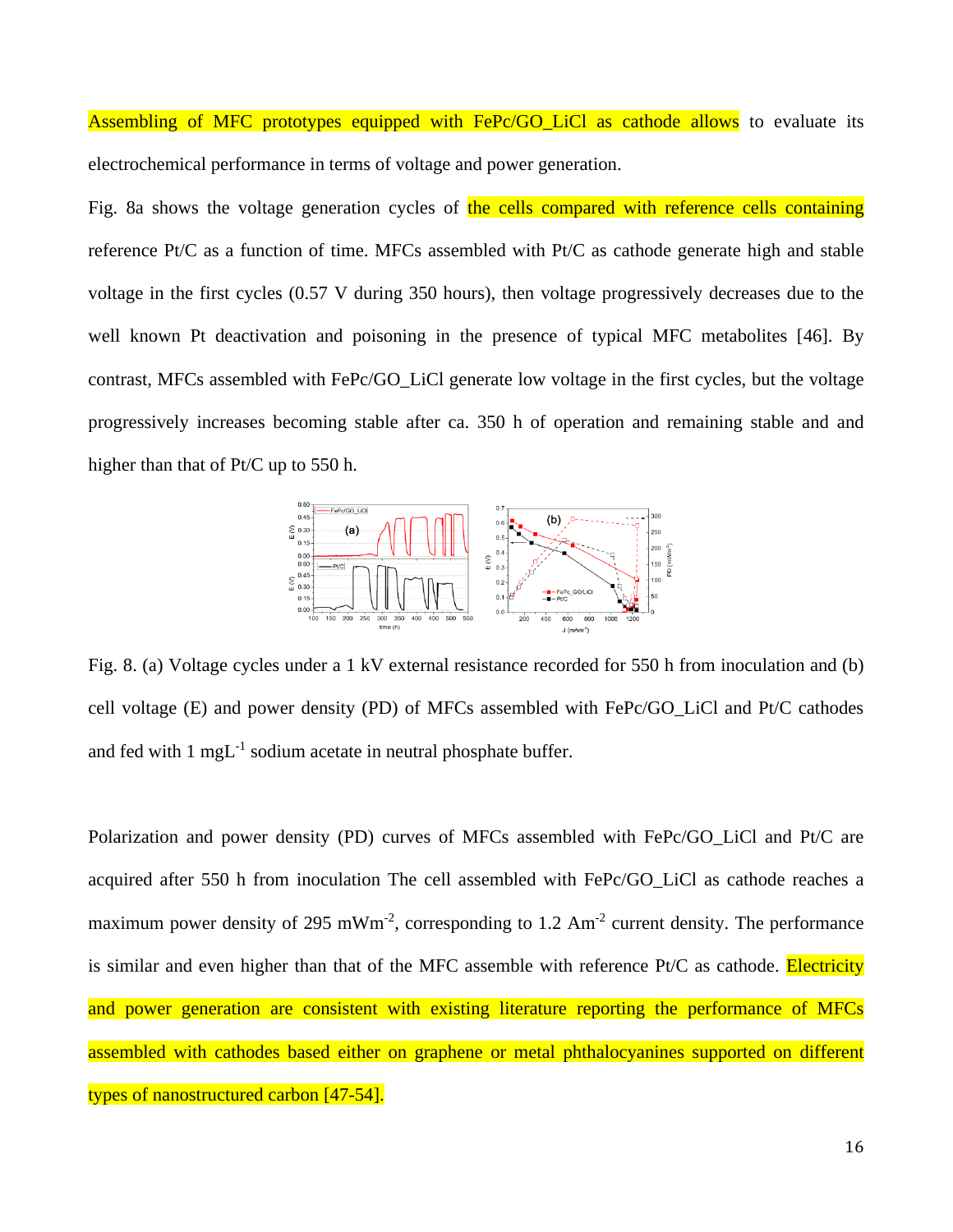Moreover, it should be noted that the use of nanostructured carbon as catalyst support generally implies time consuming and expensive post treatments (*i.e.,* thermal annealing and/or doping with heteroatom functionalities) to boost catalytic activity. By contrast, supporting FePc on GO\_LiCl allowed generating considerable power density, without any post treatment. This points out that FePc/GO\_LiCl has the added value of guaranteeing good performance while reducing the device costs, hence being a suitable candidate to substitute platinum as catalysts at the cathode side of bioelectrochemical systems.

## **4. Conclusions**

We reported a facile method for large-scale preparation of ORR catalysts based on iron phthalocyanine (FePc) supported on graphene oxide (GO) obtained by electrochemical oxidation of graphite in aqueous solutions of LiCl, LiClO4, and NaClO4.

The body of AFM, Raman, FTIR, XPS, and TGA results indicated that we obtained exfoliated GO sheets, decorated with carbonylic, carboxylic, epoxide, and hydroxylic surface functionalities. In particular, the exfoliation degree was more pronounced for GO\_LiCl compared to GO\_LiClO<sub>4</sub> and GO\_NaClO4. Moreover, GO\_LiClO<sup>4</sup> displayed the highest oxidation degree. The high exfoliation degree associated to a relatively low oxidation degree of GO\_LiCl resulted in very well oriented graphene sheets with regular edges, as indicated by AFM micrographs.

The GO nanosheets were used as support for FePc; AFM, and FTIR analysis demonstrated the interaction between phthalocyanine and basal plane of graphene via  $\pi$ - $\pi$  stacking. The establishment of such interactions prevents FePc aggregation, and hence affects the catalytic activity towards ORR of FePc/GO systems, as indicated by cyclic voltammetry. In particular, the good electrocatalytic activity of FePc/GO\_LiCl towards ORR was ascribed to the enhanced interaction between FePc and GO support promoted by low oxidation degree and high exfoliation degree/high regularity of GO\_LiCl which all guarantee a high density of active sites.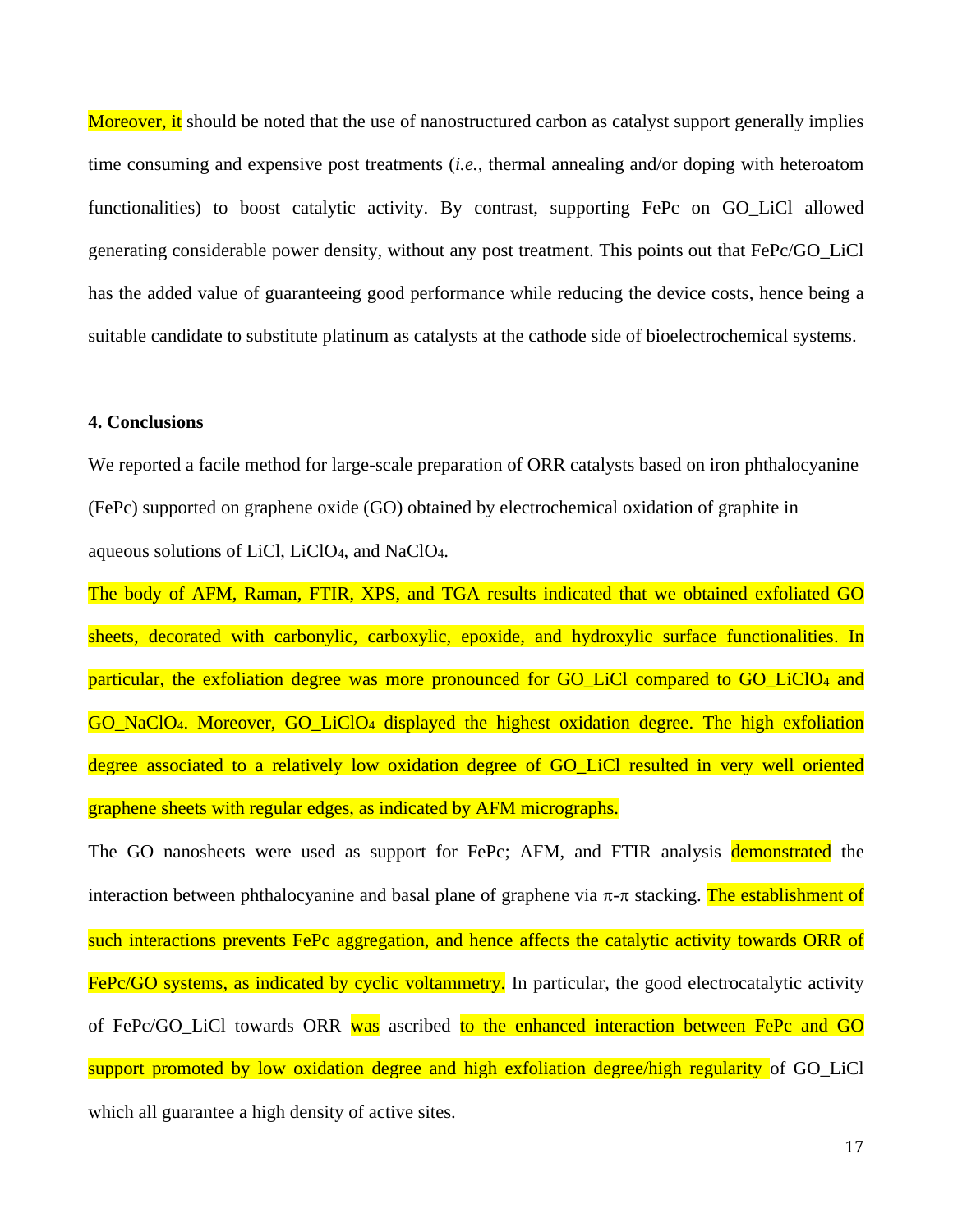To demonstrate the applicability of FePc/GO\_LiCl as ORR catalysts in bioelectrochemical systems, we assembled FePc/GO\_LiCl at the cathode side of a microbial fuel cell (MFC) prototype. MFCs assembled with FePc/GO\_LiCl generated stable voltage cycles and considerable power density, at reduced costs compared to reference Pt/C cathodes.

## **Acknowledgements**

The present work was carried out with the support of the "European Union's Horizon 2020 research and innovation programme", under H2020-FTIPilot-2015-1 (Grant Agreement n. 720367- GREENERNET) and "CNPq - Conselho Nacional de Desenvolvimento Científico e Tecnológico", Brazil. Thanks are due to Ms. Cadia D'Ottavi (Dept of Chemical Science and Technologies, University of Rome Tor Vergata) and Mr Giuseppe Piciacchia (CNR-ISM, Monterotondo) for their valuable technical support.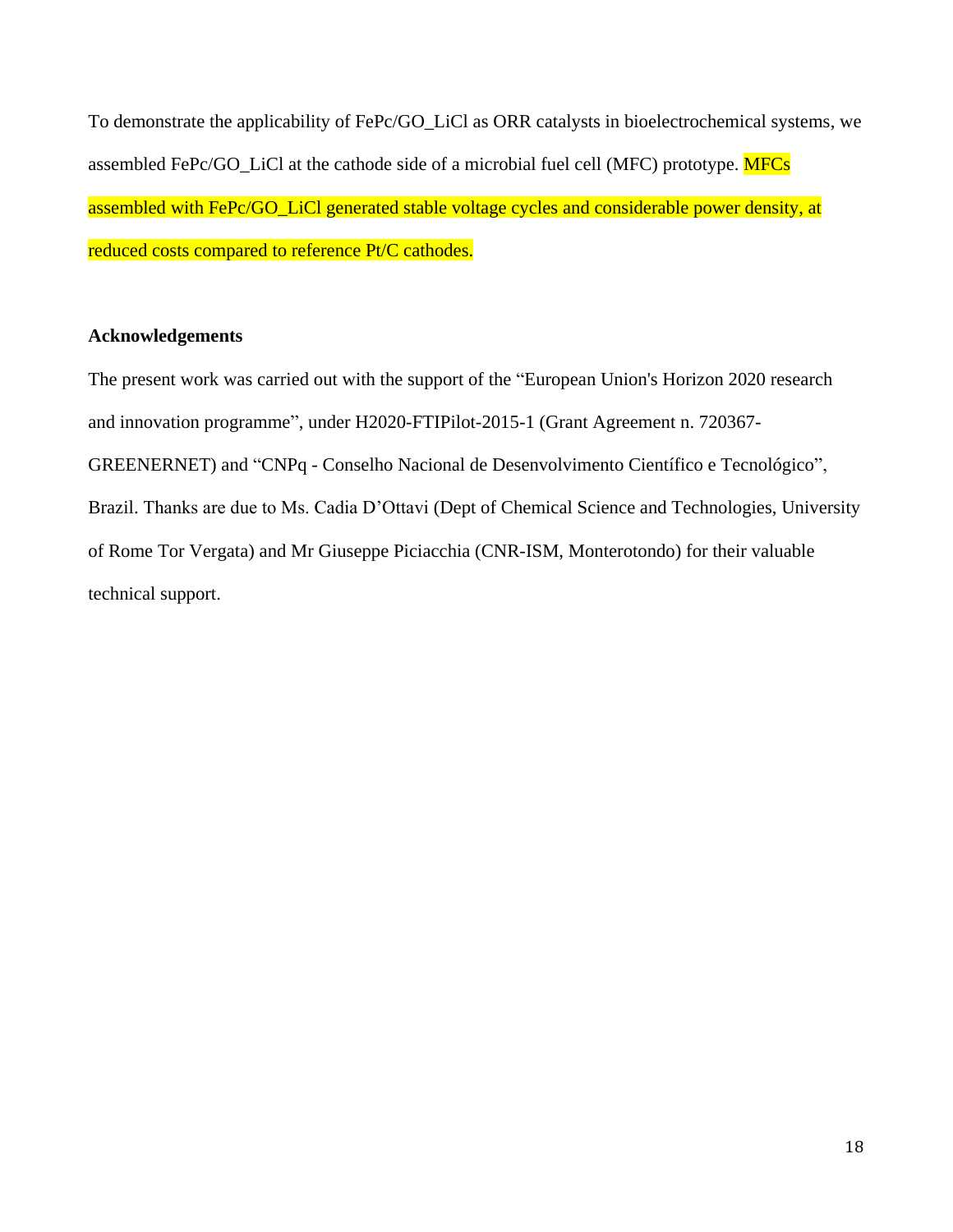## **References**

[1] X. Chen, P. Liang, X. Zhang, X. Huang, Bioelectrochemical Systems-Driven Directional Ion Transport Enables Low-Energy Water Desalination, Pollutant Removal, And Resource Recovery, Bioresource Technol. 215 (2016) 274-284.

[2] A. Rinaldi, B. Mecheri, V. Garavaglia, S. Licoccia, P. Di Nardo, E. Traversa, Engineering Materials And Biology To Boost Performance Of Microbial Fuel Cells: A Critical Review, Energ. Environ. SCI. 1 (2008) 417-429.

[3] H. Nie, T. Zhang, M. Cui, H. Lu, D.R. Lovley, T.P Russell, Improved Cathode For High Efficient Microbial-Catalyzed Reduction In Microbial Electrosynthesis Cells, Phys. Chem. Chem. Phys. 15 (2013) 14290-14294.

[4] S. Sevda, H. Yuan, Z. He, I.M. Abu-Reesh, Microbial Desalination Cells As A Versatile Technology: Functions, Optimization And Prospective, Desalination. 371(2015) 9-17.

[5] A. ElMekawy, S. Srikanth, S. Bajracharya, H.M. Hegab, P.S. Nigam, A. Singh, S.V. Mohan, D.Pant, Food And Agricultural Wastes As Substrates For Bioelectrochemical System (Bes): The Synchronized Recovery Of Sustainable Energy And Waste Treatment, Food Res. Int. 73 (2015) 213- 225.

[6] S.M Iskander, B. Brazil, J.T. Novak, Z. He, Resource Recovery From Landfill Leachate Using Bioelectrochemical Systems: Opportunities, Challenges, And Perspectives, Bioresource Technol. 201(2016) 347-354.

[7] D. Pant, A. Singh, G. Van Bogaert, S. Irving Olsen, P. Singh Nigam, L Diels, K. Vanbroekhoven, Bioelectrochemical Systems (Bes) For Sustainable Energy Production And Product Recovery From Organic Wastes And Industrial Wastewaters, RSC Adv. 2 (2012) 1248-1263.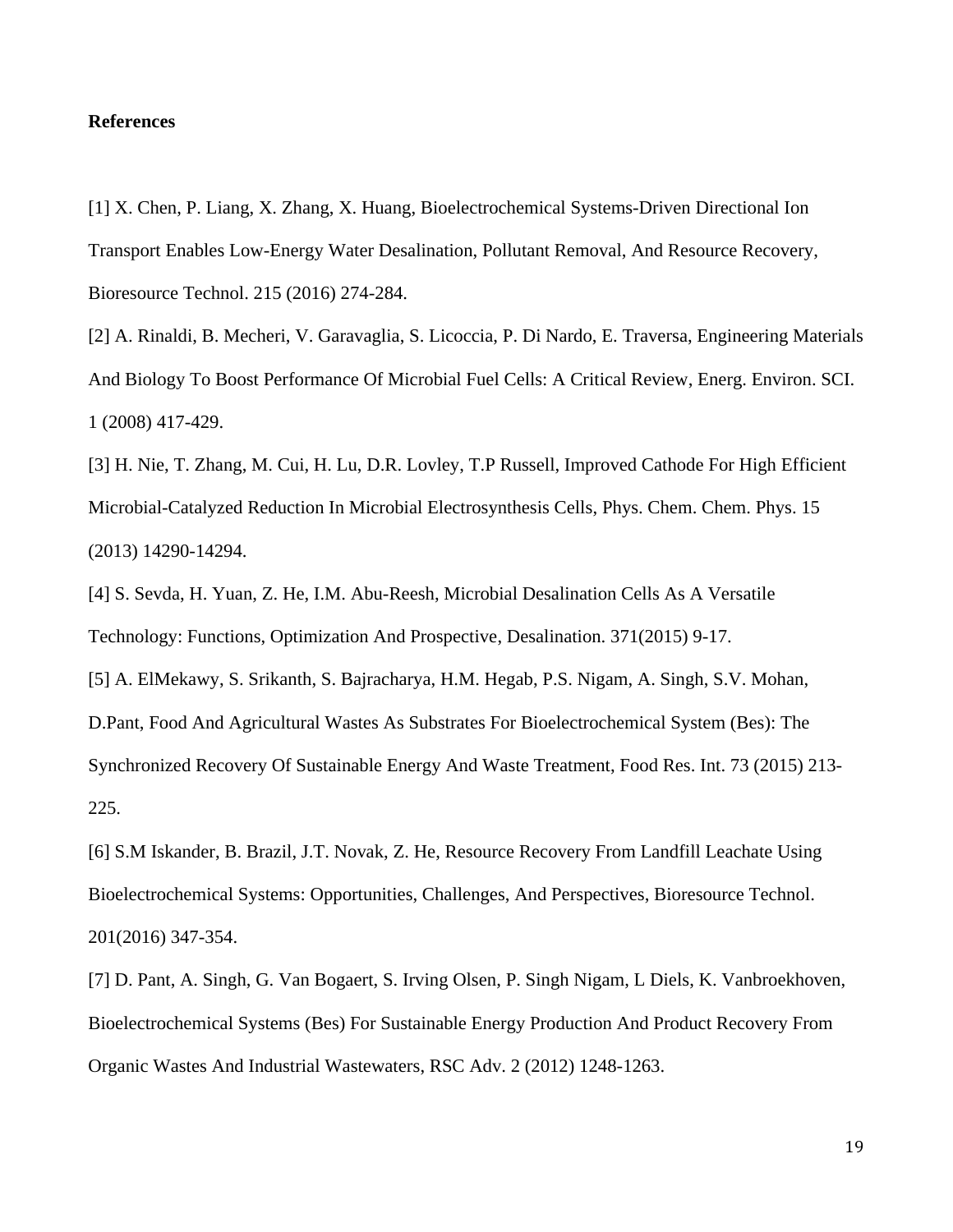[8] S. Angioni, L. Millia, G. Bruni, C. Tealdi, P. Mustarelli, E. Quartarone, Improving The Performances Of Nafion™-Based Membranes For Microbial Fuel Cells With Silica-Based, Organically-Functionalized Mesostructured Fillers, J Power Sources. 334 ( 2016) 120-127.

[9] R.A. Rozendal, H.V.M. Hamelers, K. Rabaey, J. Keller, C.J.N. Buisman, Towards Practical Implementation Of Bioelectrochemical Wastewater Treatment, Trends. Biotechnol. 26 (2008) 450– 459.

[10] H.Yuan, Y. Hou, I.M. Abu-Reesh, J. Chen, Z. He, Oxygen Reduction Reaction Catalysts Used In Microbial Fuel Cells For Energy-Efficient Wastewater Treatment: A Review, Mater. Horiz. 3 (2016) 382-401.

[11] A. G.Campo, P. Cañizares, M. A. Rodrigo, F. J. Fernández, J. Lobato, Microbial Fuel Cell With An Algae-Assisted Cathode: A Preliminary Assessment, J Power Sources 242 (2013) 638-645.

[12] J. Lobato, A. González del Campo, F. J. Fernández, P. Cañizares, M. A. Rodrigo, Lagooning microbial fuel cells: A first approach by coupling electricity-producing microorganisms and algae, Applied Energy 110 (2013) 220-226.

[13] I. Gajda, J. Greenman, C. Melhuish, I. Ieropoulos, Photosynthetic cathodes for Microbial Fuel Cells, Int. J. Hydrogen Energ. 38 (2013) 11559-11564

[14] W. Yang, B. E. Logan, Immobilization Of A Metal-Nitrogen-Carbon Catalyst On Activated Carbon With Enhanced Cathode Performance In Microbial Fuel Cells, ChemSusChem. 9 (2016) 1-8. [15] M.T. Nguyen, B. Mecheri, A. D'Epifanio, T.P. Sciarria, F. Adani, S. Licoccia, Iron Chelates As Low-Cost And Effective Electrocatalyst For Oxygen Reduction Reaction In Microbial Fuel Cells, Int J Hydrogen Energ. 39 (2014) 6462-6469.

[16] M.T. Nguyen, B. Mecheri, A. Iannaci , A. D'Epifanio, T.P. Sciarria, F. Adani, S. Licoccia, Iron/Polyindole-Based Electrocatalysts To Enhance Oxygen Reduction In Microbial Fuel Cells, Electrochim. Acta 190 (2016) 388-395.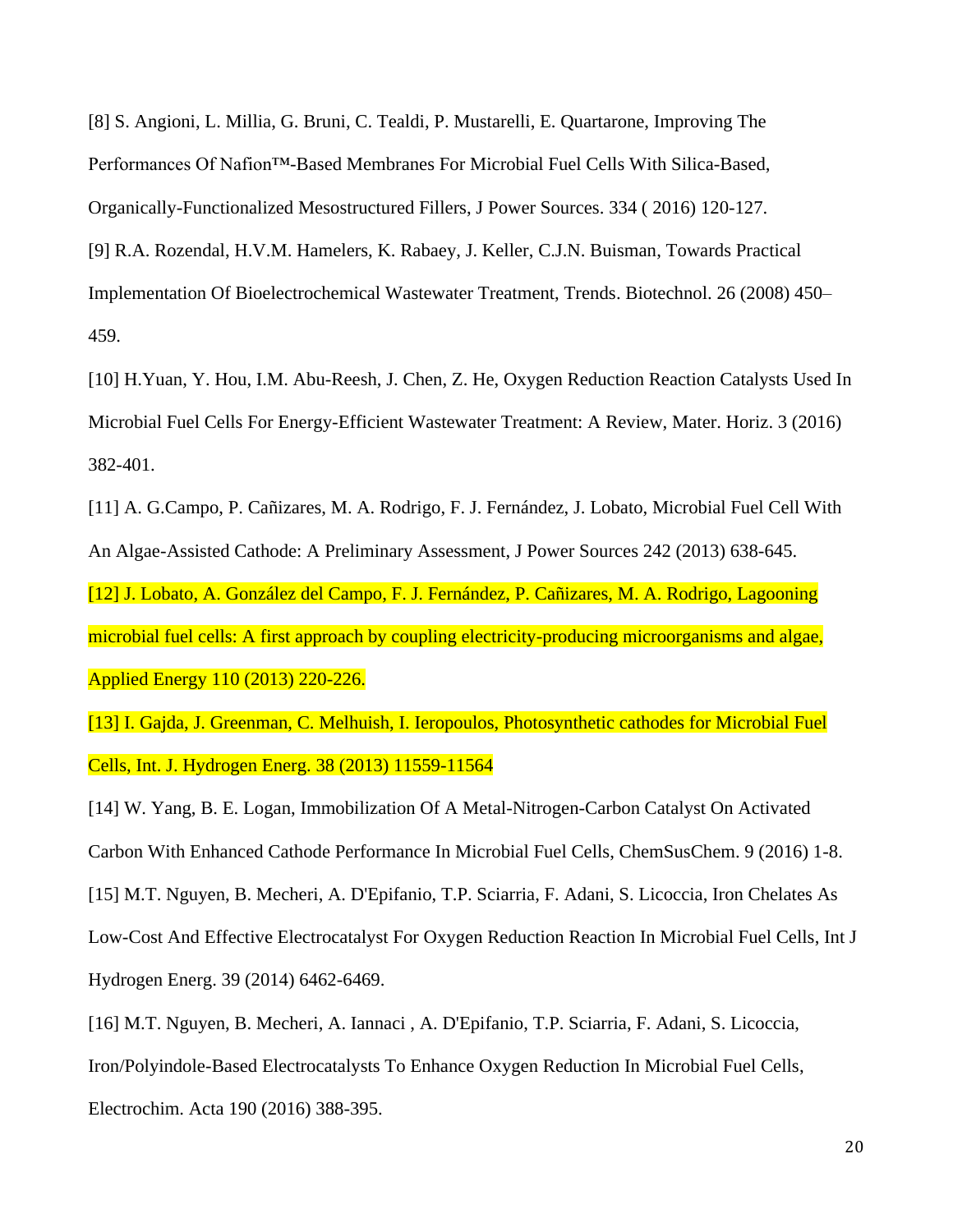[17] A. Iannaci, B. Mecheri, A. D'Epifanio, M. J. Lázaro Elorri, S. Licoccia, Iron–Nitrogen-Functionalized Carbon As Efficient Oxygen Reduction Reaction Electrocatalyst In Microbial Fuel Cells, Int J Hydrogen Energ. 41 (2016) 19637-19644.

[18] C. Santoro, A. Serov, L. Stariha, M. Kodali, J. Gordon, S. Babanova, O. Bretschger, K. Artyushkova, P. Atanassov, Iron Based Catalysts From Novel Low-Cost Organic Precursors For Enhanced Oxygen Reduction Reaction In Neutral Media Microbial Fuel Cells, Energ. Environ. Sci. 9 (2016) 2346-2353.

[19] D. Torres, J.L. Pinilla, R. Moliner, I. Suelves, On The Oxidation Degree Of Few-Layer Graphene Oxide Sheets Obtained From Chemically Oxidized Multiwall Carbon Nanotubes, Carbon. 81(2015) 405-417.

[20] H. Yuan, Z. He, Graphene-Modified Electrodes For Enhancing The Performance Of Microbial Fuel, Nanoscale. 7 (2015) 7022-7029.

[21] M.V. Kannan, G. Gnana kumar, Current Status, Key Challenges And Its Solutions In The Design And Development Of Graphene Based Orr Catalysts For The Microbial Fuel Cell Applications, Biosens. Bioelectron. 77 (2016) 1208-1220.

[22] L. Feng, Y. Chen, L. Chen, Easy-to-Operation and Low-Temperature Synthesis of Gram-Scale Nitrogen-Doped Graphene and Its Application as Cathode Catalyst in Microbial Fuel Cells, ACS Nano. 5 (2011) 9611–9618.

[23] K. Parvez, S. Yang, Y. Hernandez, A. Winter, A. Turchanin, X. Feng, K. Müllen, Nitrogen-Doped Graphene And Its Iron-Based Composite As Efficient Electrocatalysts For Oxygen Reduction Reaction, ACS Nano. 6 (2012) 9541-9550.

[24] Y. Liu, H. Liu, C. Wang, S.X. Hou, N. Yang, Sustainable Energy Recovery In Wastewater Tratment By Microbial Fuel Cells: Stable Power Generation With Nitrogen-Doped Graphene Cathode, Environ. Sci. Technol. 47 (2013), 13889–13895.

21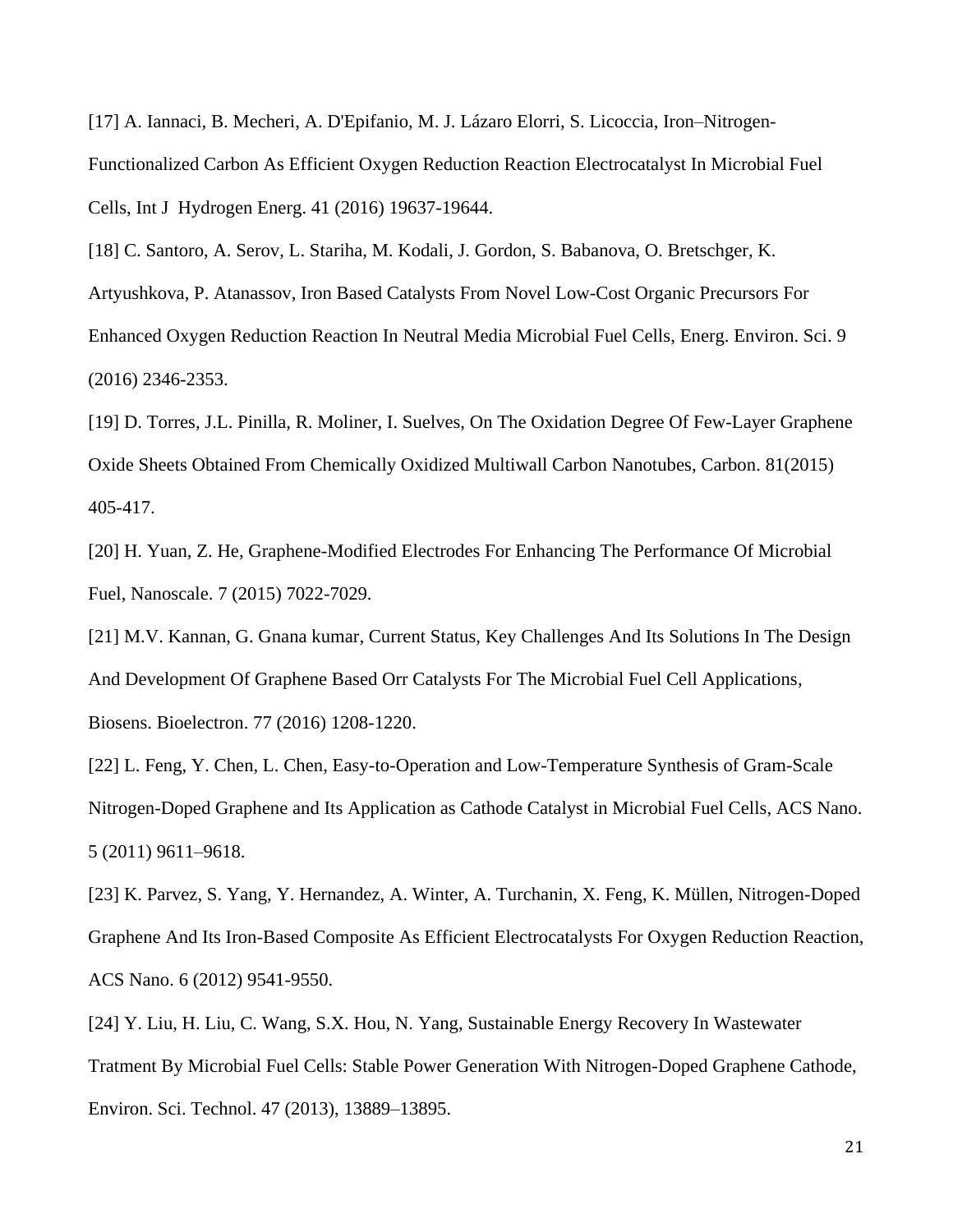[25] J. Hu, Y-l. Dong, X-j. Chen, H-j. Zhang, J-m. Zheng, Q. Wang, X-g. Chen, A highly efficient catalyst: In situ growth of Au nanoparticles on graphene oxide–Fe3O4 nanocomposite support, Chem Eng J 236 (2014) 1-8

[26] M. Lei, Z. B. Wang, J. S. Li, H. L. Tang, W. J. Liu, Y. G. Wang, CeO2 nanocubes-graphene oxide as durable and highly active catalyst support for proton exchange membrane fuel cell, Scientific Reports 4 (2014) 7415.

[27] L.M Da Silva, L.A De Faria, J.F.C Boodts, Determination Of The Morphology Factor Of Oxide Layers, Electrochim. Acta. 47 (2001) 395-403.

[28] B.Mecheri, A. Iannaci, A. D'Epifanio, A. Mauri, S. Licoccia, Carbon-Supported Zirconium Oxide

As A Cathode For Microbial Fuel Cell Applications, ChemPlusChem. 81 (2016) 80-85.

[29] V. Thirumal, A. Pandurangan, R. Jayavel, R. Ilangovan, Synthesis And Characterization Of Boron Doped Graphene Nanosheets For Supercapacitor Applications, Synthetic Met. 220 (2016) 524-532.

[30] A. Iannaci, T. Pepè Sciarria, B.Mecheri, F. Adani, S. Licoccia, A. D'Epifanio, Power Generation

Using A Low-Cost Sulfated Zirconium Oxide Based Cathode In Single Chamber Microbial Fuel Cells, J Alloys Compd. 693 (2017) 170-176.

[31] T. Pepe Sciarria, G. Merlino, B. Scaglia, A. D'Epifanio, B. Mecheri, S. Borin, S. Licoccia, F. Adani. Electricity Generation Using White And Red Wine Lees In Air Cathode Microbial Fuel Cell, J Power Sources. 274 (2015) 393-399.

[32] T.P, Sciarria, A. Tenca, A. D'Epifanio, B. Mecheri, G. Merlino, M. Barbato, S. Borin, S. Licoccia, V. Garavaglia, F. Adani, Using Olive Mill Wastewater To Improve Performance In Producing Electricity From Domestic Wastewater By Using Single-Chamber Microbial Fuel Cell, Bioresource Technol. 147 (2013) 246-253.

[33] A. C. Ferrari, Raman Spectroscopy Of Graphene And Graphite: Disorder, Electron–Phonon Coupling, Doping And Nonadiabatic Effects, Solid State Commun.143 (2007) 47–57.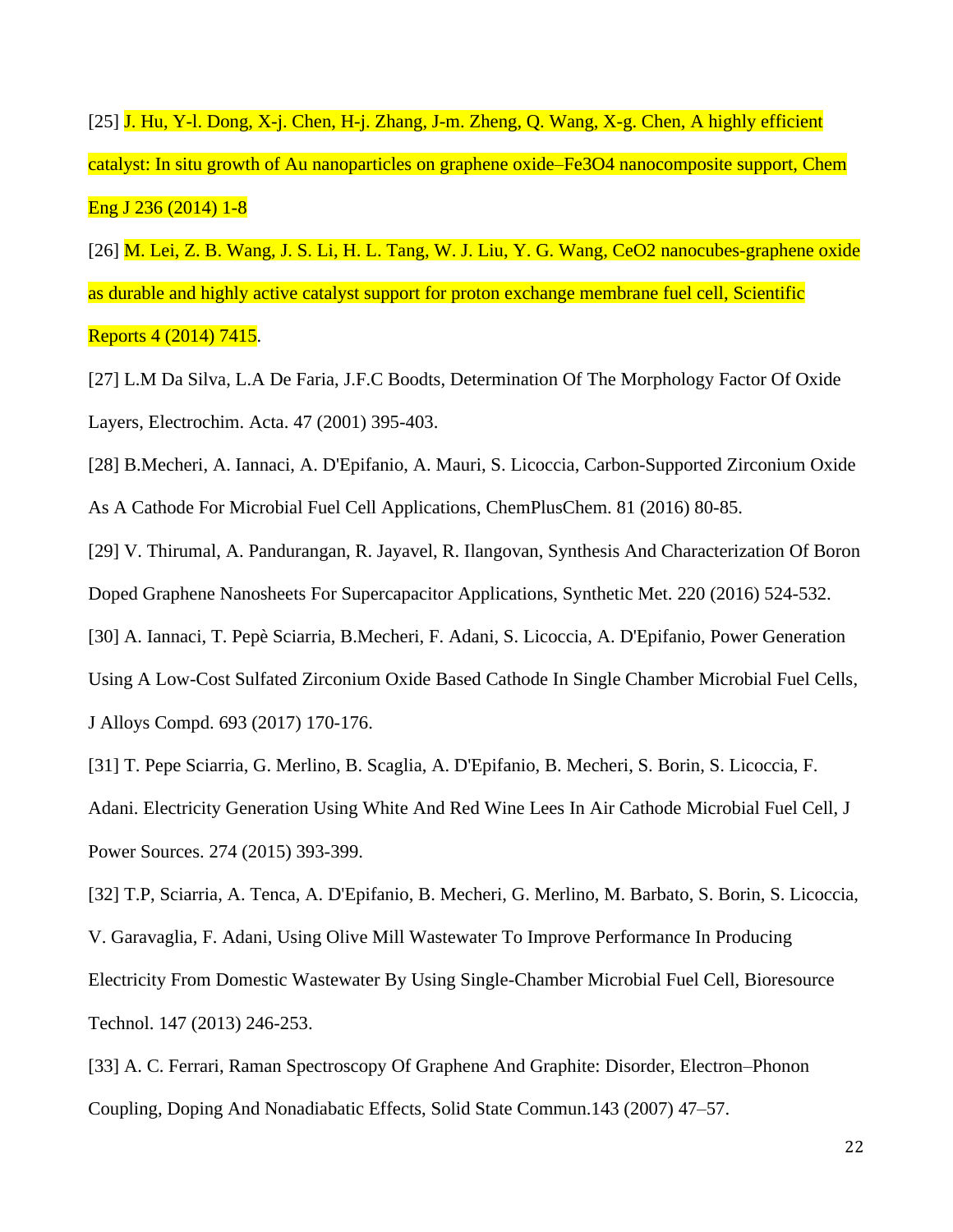[34] C. Casiraghi, A. Hartschuh, H. Qian, S. Piscanec, C. Georgi, A. Fasoli, K. S. Novoselov, D. M. Basko and A.C. Ferrari, Raman Spectroscopy Of Graphene Edges, Nano Lett. 9 (2009) 1433–1441. [35] S.d Eigler, F. Hof, M.E. Heim, S. Grimm, P. Müller, A. Hirsch, Statistical Raman Microscopy And Atomic Force Microscopy On Heterogeneous Graphene Obtained After Reduction Of Graphene Oxide, J Phys. Chem. C. 118 (2014) 7698–7704.

[36] G. Zhao, J. Li, X. Ren, C. Chen, and X. Wang, Few-Layered Graphene Oxide Nanosheets As Superior Sorbents For Heavy Metal Ion Pollution Management, Environ. Sci. Technol. 45 (2011) 10454–10462.

[37] C. Santoro, A. Serov, C.W. Narvaez Villarrubia, S. Stariha, S. Babanova, A.J. Schuler, K. Artyushkova, P. Atanassov, Double-Chamber Microbial Fuel Cell With A Non-Platinum-Group Metal Fe-N-C Cathode Catalyst, ChemSusChem. 8 (2015) 828-834.

[38] M. Pirouzmand, M.M Amini, N. Safari, Immobilization Of Iron Tetrasulfophthalocyanine On Functionalized Mcm-48 And Mcm-41 Mesoporous Silicas: Catalysts For Oxidation Of Styrene, J Colloid. Interf. Sci. 319 (2008) 199-205.

[39] L-H. Wang, M. Toyoda, M. Inagaki, Dependence Of Electric Double Layer Capacitance Of Activated Carbons On The Types Of Pores And Their Surface Areas, New Carbon Mater. 23 (2008) 111-115.

[40] A.V. Ziminov, S.M. Ramsh, E.I. Terukov, I.N. Trapeznikova, V.V. Shamanin, T.A. Yurr, Correlation Dependences In Infrared Spectra Of Metal Phthalocyanines, Semiconductors. 40 (2006) 1131- 1136.

[41] A. Monteverde Videla, L. Osmieri, M. Armandi, S. Specchia, Varying The Morphology Of Fe-N-C Electrocatalysts By Templating Iron Phthalocyanine Precursor With Different Porous Sio2 To Promote The Oxygen Reduction Reaction, Electrochim. Acta. 177 (2015) 43-50.

23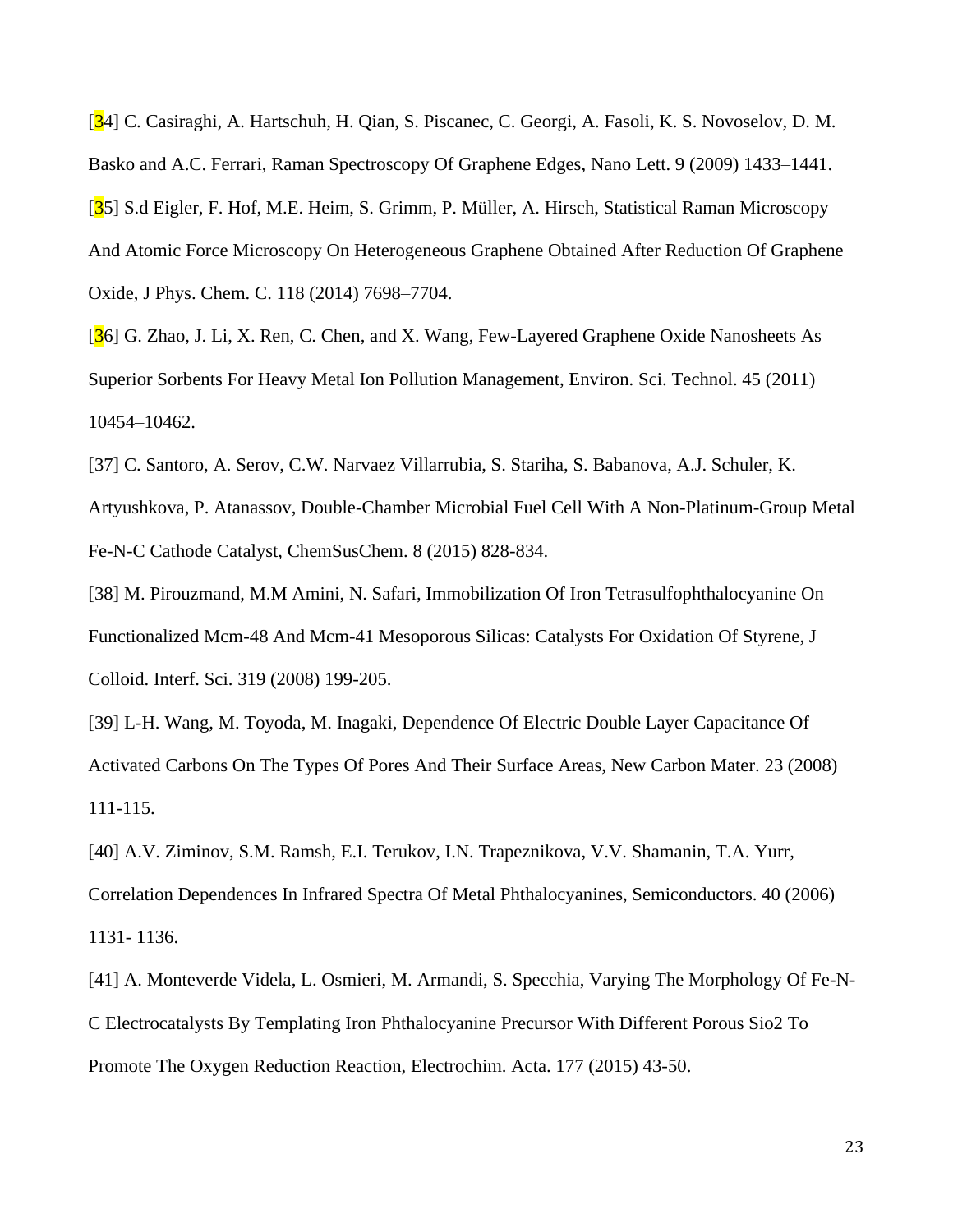[42] C. Zhang, R. Hao, H. Yin, F. Liu, Y. Hou, Iron Phthalocyanine And Nitrogen-Doped Graphene Composite as a Novel Non-Precious Catalyst for the Oxygen Reduction Reaction, Nanoscale. 4 (2012) 7326- 7329.

[43] H.C. Nagaiah, S. Kundu, M. Bron, M. Muhler, W.Schuhmann, Nitrogen-Doped Carbon Nanotubes As a Cathode Catalyst For The Oxygen Reduction Reaction in Alkaline Medium, Electrochem. Commun. 12 (2010) 338-341.

[44] C. Santoro, A. Serov, R. Gokhale, S. R. Carbonell, L. Stariha, J. Gordon, K. Artyushkova, P. Atanassov, A Family Of Fe-N-C Oxygen Reduction Electrocatalysts For Microbial Fuel Cell (MFC) Application: Relationships Between Surface Chemistry And Performances, Appl. Catal. B: Environ. 205 (2017) 24-33.

[45] A Mahammed, M. Kosa, D.T. Major, Z. Gross, L. Elbaz, Metallocorroles As Nonprecious - Metal Catalysts For Oxygen Reduction N Levy Angew, Chem. Int. Edit. 54 (2015) 14080-14084.

[46] U. Schröder, J. Nießen and F. Scholz, A Generation Of Microbial Fuel Cells With Current Outouts Boosted By More Than One Order Of Magnitude Angew, Chem. Int. Ed. 42 (2003) 2880–2883.

[47] Y. Ren, D. Pan, X. Li, F. Fu, Y. Zhao, X. Wang, Effect Of Polyaniline-Graphene Nanosheets

Modified Cathode On The Performance Of Sediment Microbial Fuel Cell, J Chem. Technol.

Biotechnol. 88 (2013) 1946-1950.

[48] Y.Yuan, J. Ahmed, S. Kim, Polyaniline/Carbon Black Composite-Supported Iron Phthalocyanine As An Oxygen Reduction Catalyst For Microbial Fuel Cells. J Power Sources .196 (2011) 1103-1106. [49] Y. Yuan, B. Zhao, Y. Jeon, S. Zhong, S. Zhou, S. Kim, Iron Phthalocyanine Supported On Amino-Functionalized Multi-Walled Carbon Nanotube As An Alternative Cathodic Oxygen Catalyst In Microbial Fuel Cells, Bioresource Technol. 102 (2011) 5849-5854.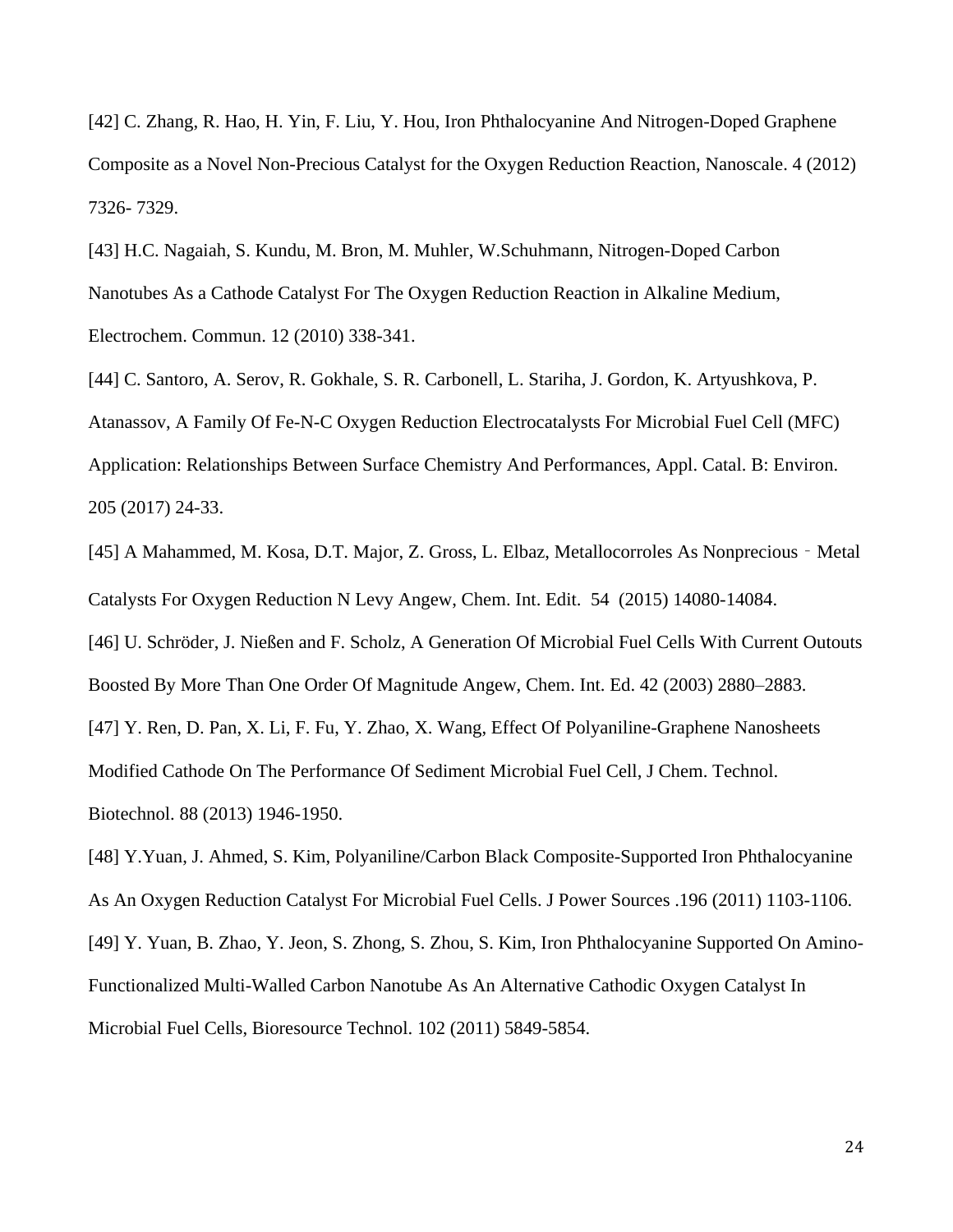[50] B. Li, X. Zhou, X., Wang, B. Liu, B. Li, Hybrid Binuclear-Cobalt-Phthalocyanine As Oxygen Reduction Reaction Catalyst In Single Chamber Microbial Fuel Cells, J Power Sources. 272 (2014) 320-327.

[51] J. Ahmed, H.J. Kim, S. Kim, Embedded Cobalt Oxide Nano Particles On Carbon Could Potentially Improve Oxygen Reduction Activity Of Cobalt Phthalocyanine And Its Application In Microbial Fuel Cells, RSC Advances. 4 (2014) 44065-44072.

[52] B. Li, M. Wang, X. Zhou, X.Wang, B.Liu, B. Li, Pyrolyzed Binuclear-Cobalt-Phthalocyanine As Electrocatalyst For Oxygen Reduction Reaction In Microbial Fuel Cells, Bioresource Technol. 193 (2015) 545-548.

[53] M. Ghasemi, W.R.W Daud, M. Rahimnejad, M. Rezayi, A. Fatemi, Y. Jafari, M.R. Somalu, A. Manzour, Copper-Phthalocyanine And Nickel Nanoparticles As Novel Cathode Catalysts In Microbial Fuel Cells, Int. J Hydrogen Energ. 38 (2013) 9533-9540.

[54] J. Ahmed, Y. Yuan, L. Zhou, S. Kim, Carbon Supported Cobalt Oxide Nanoparticles-Iron Phthalocyanine As Alternative Cathode Catalyst For Oxygen Reduction In Microbial Fuel Cells, J Power Sources. 208 (2012) 170-175.